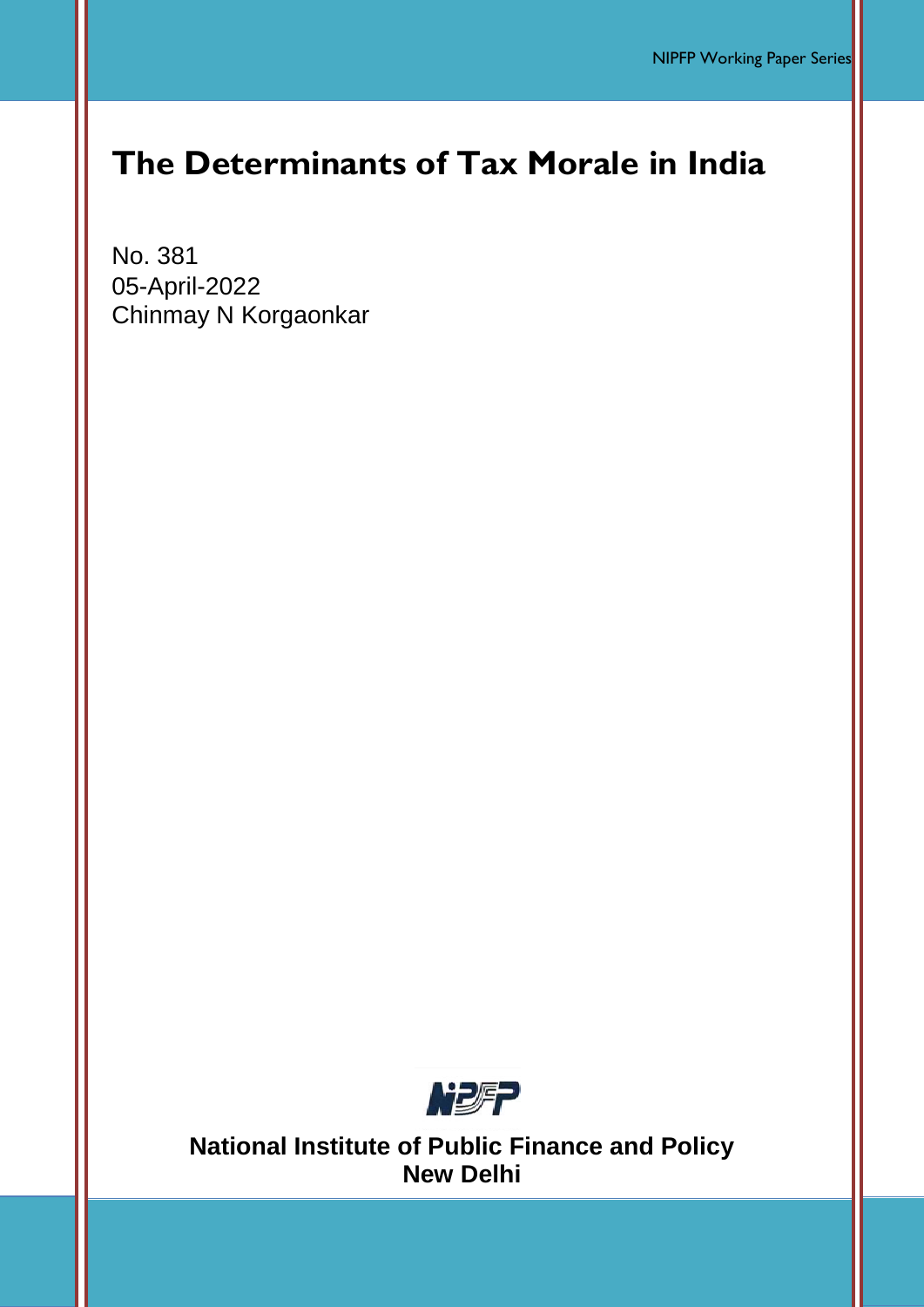# <span id="page-1-0"></span>The Determinants of Tax Morale in India

Chinmay N Korgaonkar<sup>∗</sup>

February 17, 2022

#### **Abstract**

This is a study of tax morale in India. The concept of tax morale or the citizens' attitude towards tax compliance is vital for the design and implementation of fiscal policy. Tax morale can foster voluntary compliance and hence support the enforcement and deterrence-driven approaches of the tax agencies. However, limited literature regarding the tax morale of Indian citizens is available. The present paper tries to bridge the gap by analyzing the available data for India from the 5 waves of the World Values Survey (1990-2014). Treating tax morale as a dependent variable, this study estimates the factors influencing it. We show that the trust in government, parliament, and civil services positively affects the tax morale of Indian citizens. The correlation between trust in the legal system and tax morale was also positive but not significant. Among the socio-economic variables, education improves the intrinsic motivation of individuals towards tax compliance. Interestingly, the full-time/salaried persons have lower tax morale as compared to the self-employed employees. This finding has important policy implications, given that the full-time/salaried class contributes a significant share of the total taxes paid by the individual taxpayers in India.

**Keywords:** Tax Morale; Tax Compliance; India; Fiscal Policy; Self-employed; Salaried.

<sup>∗</sup> Indian Revenue Service (Income Tax), e-mail: *chinmay.n.korgaonkar@incometax.gov.in*. The views expressed in this paper are strictly personal and not of the Government of India or the Income Tax Department, India.

This paper has benefitted from the seminar participants at the National Institute of Public Finance and Policy, New Delhi. The author is also grateful to Vinay Kumar Singh, Shaurya Shashwat Shukla, Mayank Mishra, Prateek Jain, Puneet Gulati, Keshav Choudhary, Abhimanyu Dubey, Abhishek Kar, Ashish Sinha, Amrit Agrahari, Abhishek Gautam, Salil Bijur, Shibanka Das Biswas, Ankita Singh, and Rijula Uniyal for advice and suggestions. All remaining errors are mine.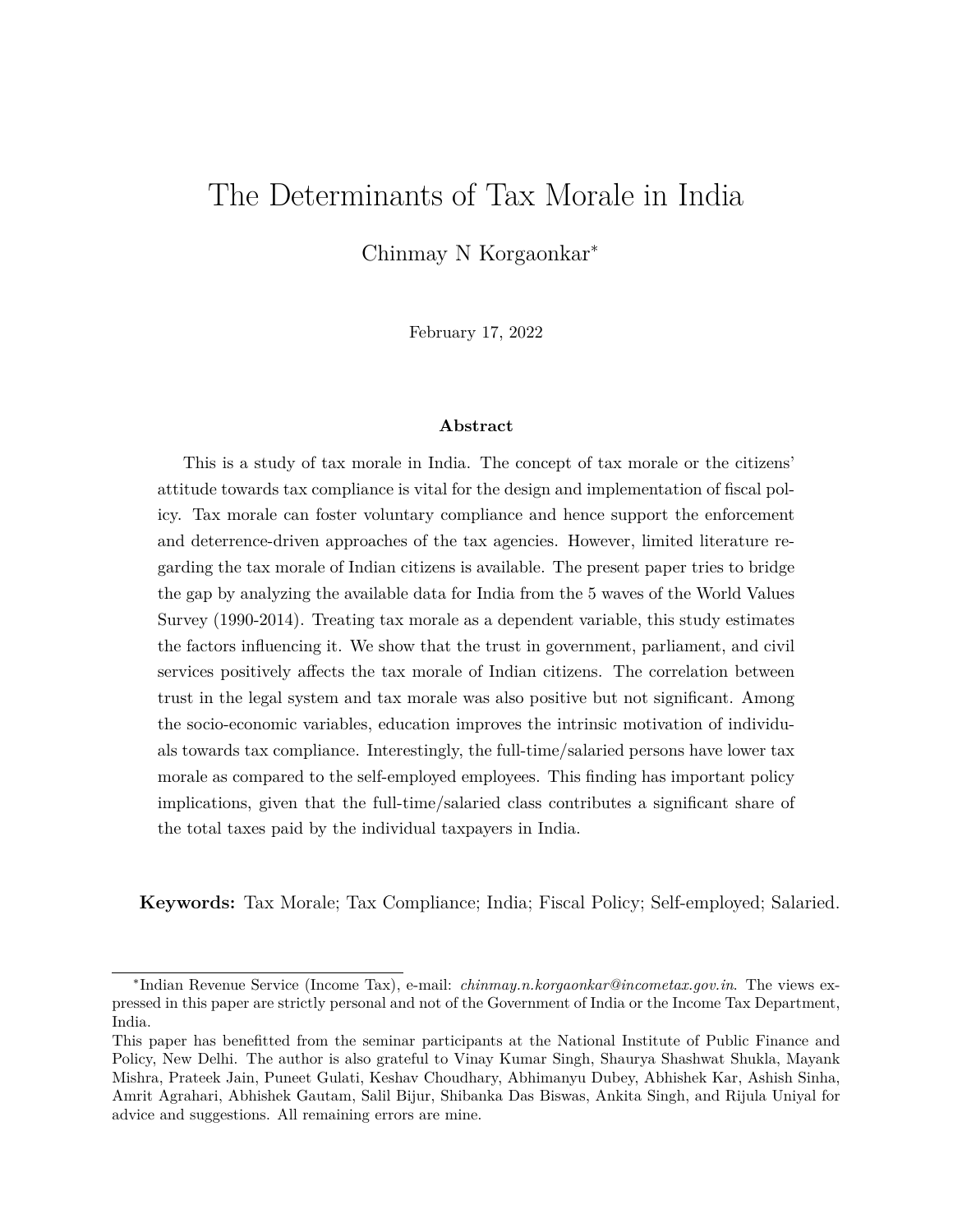## **1 Introduction**

Strengthening domestic resource mobilization is a key component of Sustainable Development Goal  $17$  $17$ <sup> $\parallel$ </sup> However, as the State of Tax Justice report highlights, tax evasion remains a daunting challenge for developed and developing countries, including India. [\(STJ, 2021\)](#page-24-0). The *Arthashastra*, the ancient Indian treatise on statecraft, including taxation, notes that the revenue is the foundation of the state. Given its ambition for inclusive growth for the large population, revenue collection has always been a pressing need for India. This requirement is even more relevant in present times when the interruption in economic activities due to two devastating covid-19 waves and additional state spending to mitigate their impact on the economy have led to significant pressures on public finances.

This paper uses the World Values Survey (WVS) data to study tax morale in the Indian context. It examines the relationship between tax morale and citizens' trust in the government as a whole and its three organs, namely legislature, judiciary, and executive. Tax morale has been broadly defined as the intrinsic motivation or willingness of citizens to pay correct taxes. [OECD](#page-24-1) [\(2013\)](#page-24-1) informs that the previous research has indicated that there is a significant correlation between tax morale and observed tax compliance levels in both developing and developed countries. However, apart from [Torgler](#page-24-2) [\(2004\)](#page-24-2), which covers only the first two waves of the WVS, no study regarding tax morale in India is available. Admittedly, the WVS captures attitude of only individuals towards tax compliance. The motivation levels of the firms to comply with the prevailing tax laws are not gauged in these surveys. However, a study of individual taxpayers' willingness to report accurate income, i.e., tax morale, is pertinent in the Indian context, given the contribution of individual taxpayers to the tax collections. For example around 95% of the income taxpayers in India are individuals.<sup>[2](#page-1-0)</sup> A better understanding of factors affecting tax morale can thus enable the Indian tax administration to complement its enforcement-based approaches for improving compliance levels. As a significant amount of literature examining the role of tax morale is already available, this paper presents only a brief literature review of the concept. Instead, it focuses more on the significance of the variables of interest in the Indian taxation system.

This study makes a twofold contribution to the existing knowledge on tax morale and tax compliance. Ours is the first analysis of tax morale in India using all the available WVS data. Secondly, a review of studies on tax compliance suggests that a relatively lesser amount of information is available regarding tax compliance in developing countries [\(Slemrod, 2019\)](#page-24-3). Accordingly, this paper examining tax morale in India, a country representing 18% of the

<sup>1</sup>UN General Assembly, Transforming our world: the 2030 Agenda for Sustainable Development

<sup>2</sup>Direct Taxes Data (Financial Year 2017-18) released by the Central Board of Direct Taxes, India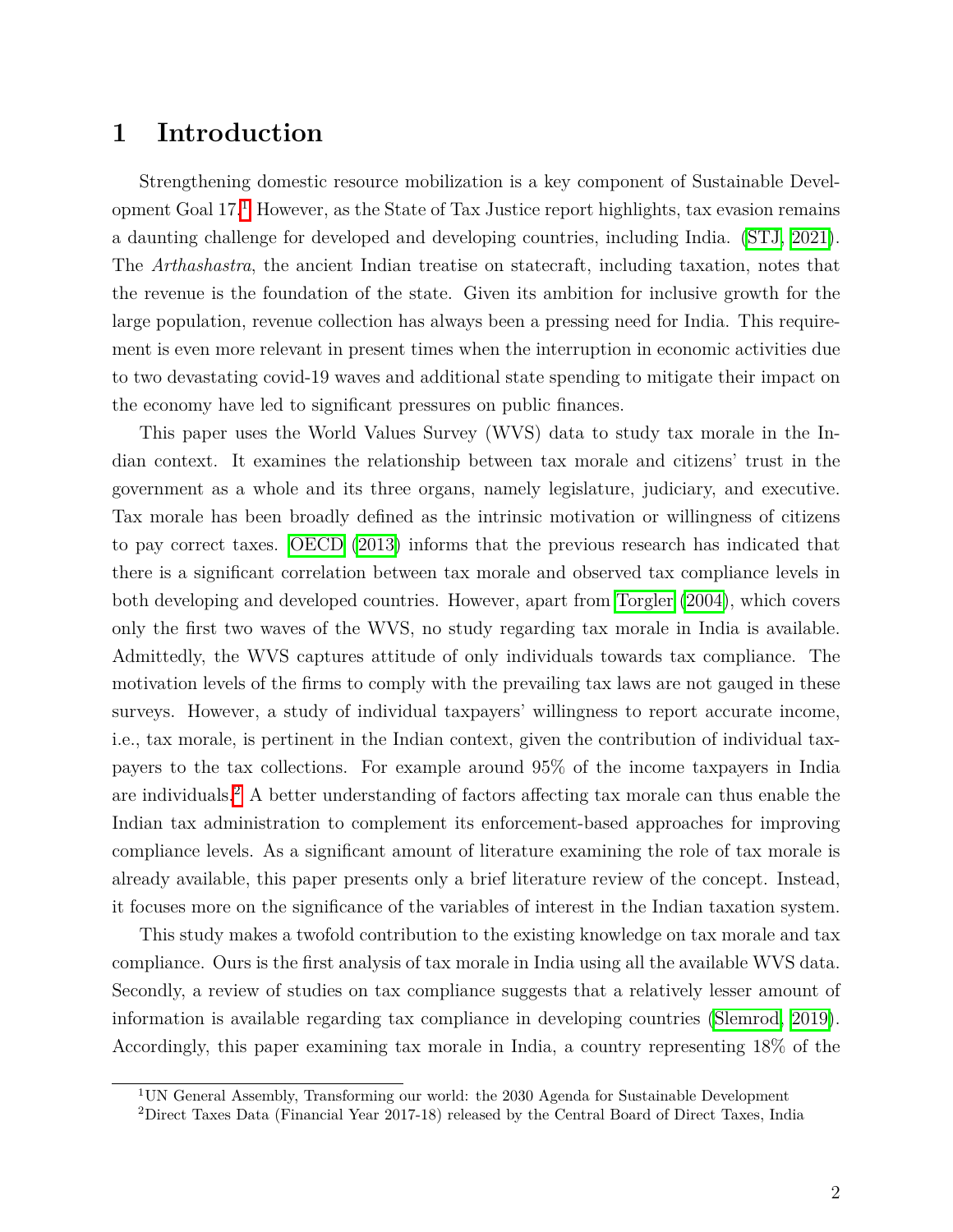global population, will add to our understanding of tax compliance in India in particular and developing countries in general.

The rest of the paper is organized as follows. Section 2 presents a concise literature review about tax morale and the utility of WVS data for studying the concept. Section 3 discusses the tax compliance scenario in the Indian context. Section 4 dwells upon the data sources and methodology used to derive estimations about the determinants of tax morale. It then discusses the variables used in this study and their relevance in the Indian taxation system. Section 5 talks about the methodology, estimation results, and their significance. Section 6 concludes.

# **2 The relevance of tax morale and role of World Values Survey data**

### **2.1** *The relevance of tax morale*

The enforcement approach of tax agencies is based on [Yitzhaki](#page-24-4) [\(1974\)](#page-24-4) version of standard model of tax evasion put forward by [Allingham and Sandmo](#page-23-0)  $(1972)$  and [Srinivasan](#page-24-5)  $(1973)$ , as per which increasing probability of detection of tax evasion and fines can lead to better compliance by taxpayers. However, this model, which is an extension of economic theory of crime of [Becker](#page-23-1) [\(1968\)](#page-23-1), does not explain the observed mismatch between deterrence measures and compliance levels  $[Alm et al.]$  [1992]. [Kirchler](#page-23-3)  $[2007]$  summarizes various empirical studies to show that higher audit probabilities, tax rates, and fines do not necessarily lead to higher tax compliance. Accordingly, the tax researchers have focused on additional factors affecting tax compliance behavior. One such factor is tax morale, which can be interpreted as the citizens' attitude towards tax compliance. It may be emphasized that tax morale is not an indication of actual tax compliance or evasion by citizens, which can be known, for example, from their tax returns. It also does not measure the extent of opportunities available to people to evade taxes—e.g., the applicability of withholding tax provisions, cash receipts, or effectiveness of tax agency. [Torgler](#page-24-6) [\(2007\)](#page-24-6) identifies three essential factors to understand tax morale: moral rules and sentiments, relationship between taxpayer and government, and fairness of taxation system and tax burden. [Torgler and Schaltegger](#page-24-7) [\(2005\)](#page-24-7) highlight the relevance of tax morale from the fiscal policy perspective. They point out that a better awareness about the factors affecting tax morale can help the government raise revenue efficiently. Further, the government can get a broader understanding of the phenomenon of tax compliance where various factors, such as distribution of resources, including quality of publicly provided goods, come into play.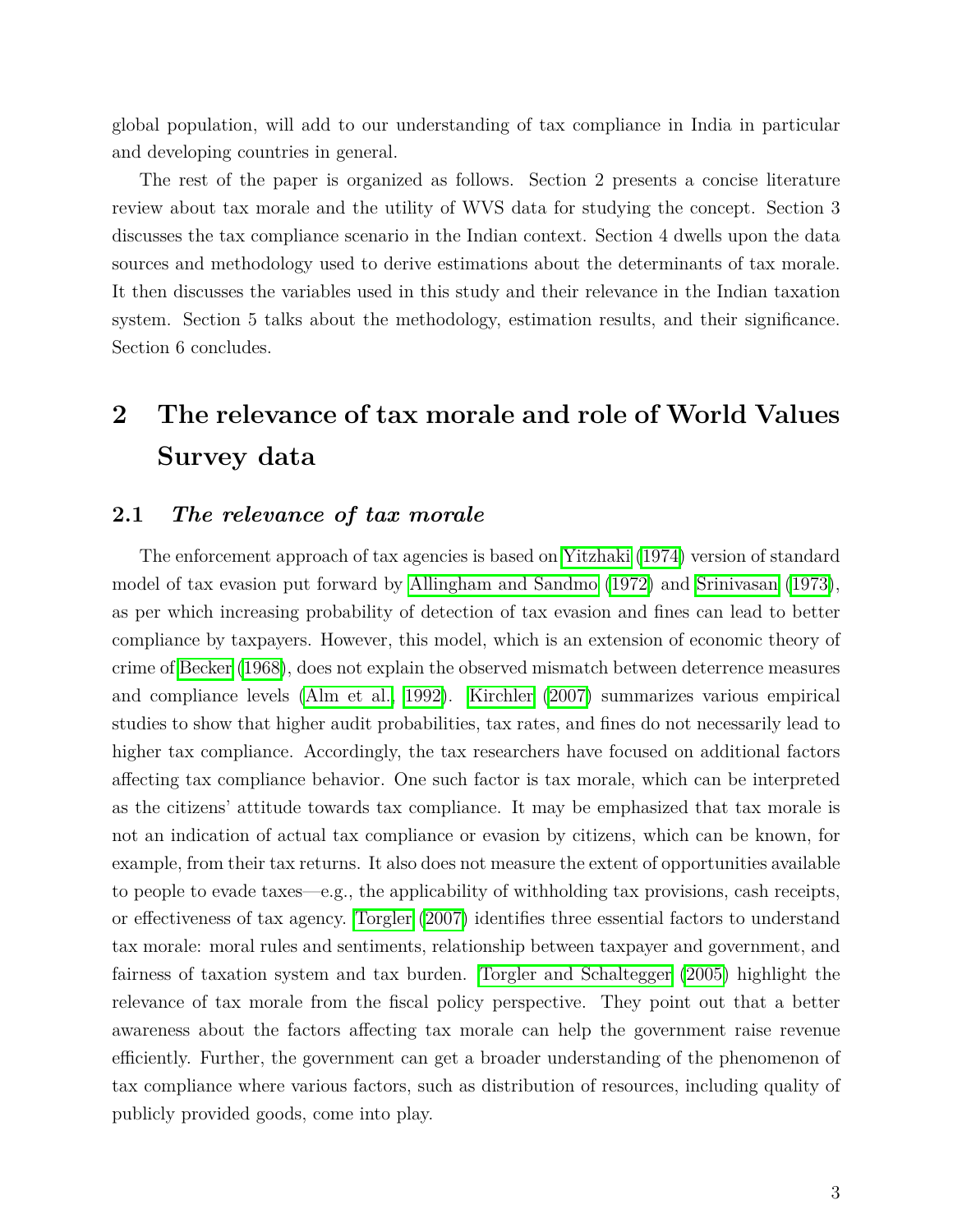#### **2.2** *The role of World Values Survey data in studying tax morale*

The researchers have been using the WVS data to study tax morale for quite some time. The WVS, a global research project studying changing values and their impact on social and political life, has conducted the following rounds of surveys so far: wave 1 (1981-1984), wave 2 (1990-1994), wave 3 (1995-1998), wave 4 (1999-2004), wave 5 (2005-2009), wave 6 (2010- 2014). The seventh round, i.e., wave 7 (2017-2021), is currently in progress. All the seven surveys have asked the following question to the participants, "whether you think cheating on taxes if you have a chance can always be justified, never be justified, or something in between." The survey records the participants' responses on a scale of 1 to 10, with 1 being 'tax evasion is never justified' denoting the highest tax morale and 10 being 'tax evasion is always justified,' indicating the lowest tax morale. However, it is not the only source for studying tax morale. Researchers have also used laboratory experiments and surveys, such as the European Values Survey, Latinobarometer, Afrobarometer, Asiabarometer, or the survey of individual taxpayers conducted by the revenue authorities. (e.g., [Cyan et al., 2016,](#page-23-4) in Pakistan), among others to estimate this concept (see [Horodnic, 2018\)](#page-23-5). [Halla](#page-23-6) [\(2011\)](#page-23-6) notes that WVS is the most popular data source to study tax morale due to the largest number of observations available for study.

The existing literature cautions that tax compliance decisions are invariably complex, and a single question as used in WVS may not capture the expected behavior of respondents. Furthermore, there are other two aspects to using surveys to predict tax compliant behavior. The respondents may like to inflate their compliance levels in a survey (social bias). For a discussion on possible biases arising out of using WVS data to study tax morale, see [Martinez-](#page-24-8)[Vazquez and Torgler](#page-24-8) [\(2009\)](#page-24-8). Secondly, the actual compliance levels may significantly differ from survey responses. However, there are examples of how estimations using WVS data validate the findings from other methods of measuring tax compliance, such as laboratory experiments. For example, [Alm and Torgler](#page-23-7) [\(2004\)](#page-23-7) found that their estimations using WVS data about compliance levels corroborated the results of laboratory economic experiments conducted in the US and Spain. [Cummings et al.](#page-23-8) [\(2009\)](#page-23-8) observed a similar correlation between tax morale measured using Afrobarometer survey data and tax compliance in South Africa and Botswana. While both referred studies involved an experimental setup, [Halla](#page-23-9) [\(2012\)](#page-23-9) using underground production data for 64 countries showed that tax morale and actual tax compliance behavior are causally linked. [Kemme et al.](#page-23-10)  $(2020)$  have found that tax morale is correlated with the international tax evasion too.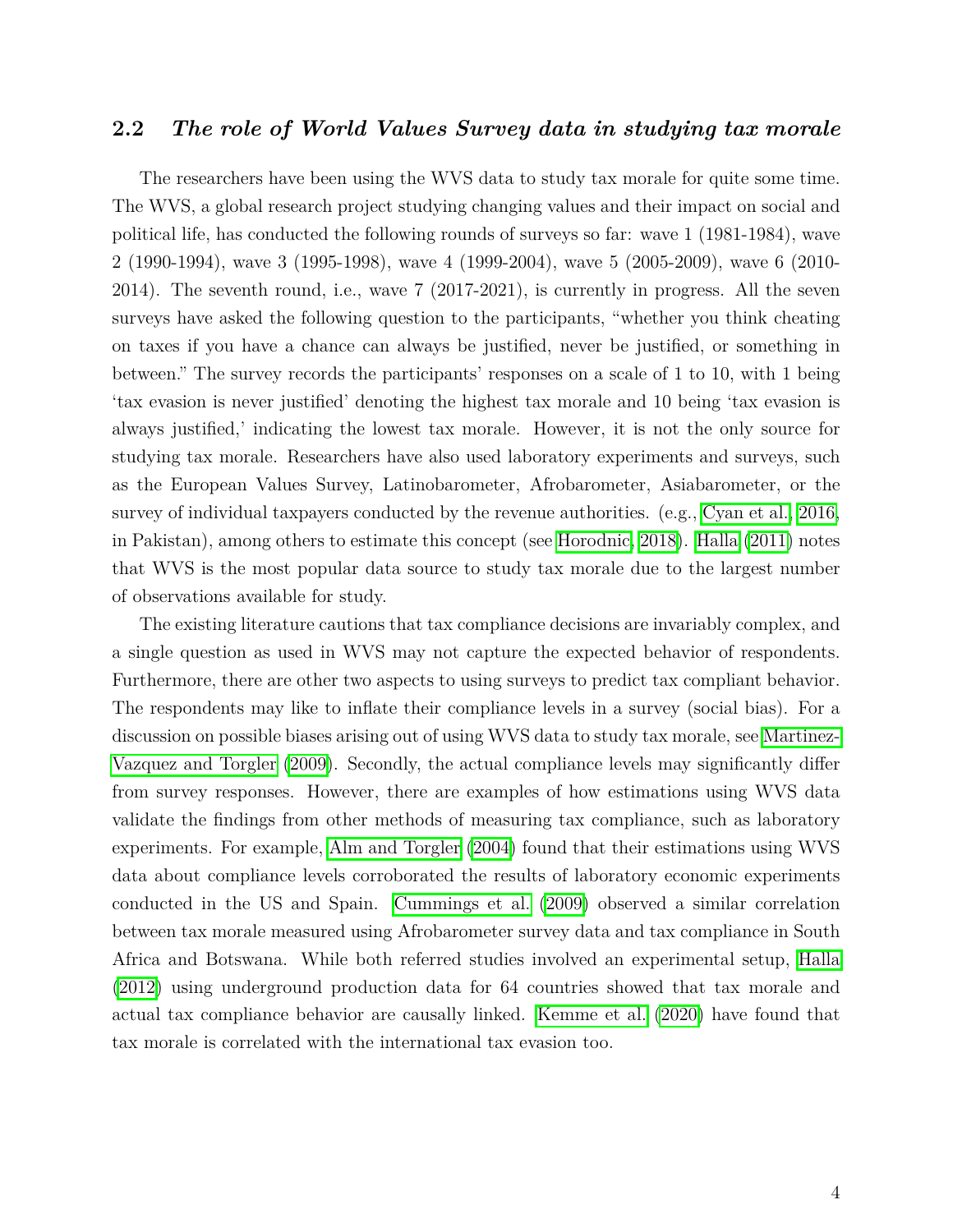## **3 A brief review of tax compliance in India**

The major tax receipts of the Indian government are divided into two categories, namely direct taxes and indirect taxes. Direct taxes, consisting mainly of corporation taxes and income taxes, constitute around  $54\%$  of the total tax receipts.<sup>[3](#page-1-0)</sup> The indirect taxes, which make up for the remaining, take forms of Goods and Services Tax, union excise duties, and customs duties. No official estimate about the extent of tax evasion or black money in India is available. The State of Tax Justice 2021 report states that India loses around 4.3% of the annual tax revenues to tax evasion, including USD 220 million by private individuals. [\(STJ, 2021\)](#page-24-0).The Indian Prime Minister raised concerns about India's overall tax compliance levels, exemplifying that in a country with a population of more than 1.3 billion, the number of income taxpayers stood at 15 million. Further, out of these tax returns, only 0.3 million returns reported an income of more than USD 5 million.<sup>[4](#page-1-0)</sup>

The Indian tax administration uses various enforcement methods—e.g., electronic tax audits and surprise audits at taxpayers' premises along with voluntary compliance-oriented approaches, including taxpayer education to bridge this tax gap. India boasts of a comprehensive direct and indirect tax legislative framework, including special acts for taxing foreign and anonymous assets.<sup>[5](#page-1-0)</sup> However, as a whole, India's tax system is based on the principle of voluntary compliance, with less than  $1\%$  of taxpayers being audited every year.<sup>[6](#page-1-0)</sup> The Indian Taxpayers' charter emphatically declares that government *'shall treat every taxpayer to be honest unless there is reason to believe otherwise.*<sup>[[7](#page-1-0)]</sup> Greater awareness about the factors driving tax morale can boost voluntary tax compliance and thus supplement the enforcement-driven mechanisms of the tax authorities. [Torgler](#page-24-9) [\(2003\)](#page-24-9) argues that tax agencies will have to put an official under every bed to achieve total compliance. This inherent limitation of the revenue administrations is particularly relevant in India due to the large geographical area and population.

India has so far participated in six waves of the WVS, i.e., wave 2 (1990-1994), wave 3 (1995-1998), wave 4 (1999-2004), wave 5 (2005-2009), wave 6 (2010-2014), and wave 7 (2017- 2021). The WVS uses the multi-stage stratified random sampling method for its surveys, where the responses of survey participants are recorded at their houses. For example, a four-

<sup>3</sup>Economic Survey of India- 2019-20 released by Ministry of Finance, Govt. of India.

<sup>4</sup>The Indian Prime Minister's speech in Times Now Summit (February 12, 2020). Available at https://www.pmindia.gov.in/en/news [updates/pms-speech-in-times-now-summit/](https://www.pmindia.gov.in/en/news_updates/pms-speech-in-times-now-summit/)

<sup>5</sup>Black Money (Undisclosed Foreign Income and Assets) and Imposition of Tax Act, 2015 and *Benami* Transactions (Prohibition) Act, 1988, as amended in 2016

<sup>6</sup>Ministry of Finance, Twitter post, August 6, 2020,<https://twitter.com/i/events/1291211824323469313> <sup>7</sup>Taxpayers' Charter published by Income tax department, India (2020), Available at <https://www.incometaxindia.gov.in/Documents/taxpayer-charter.pdf>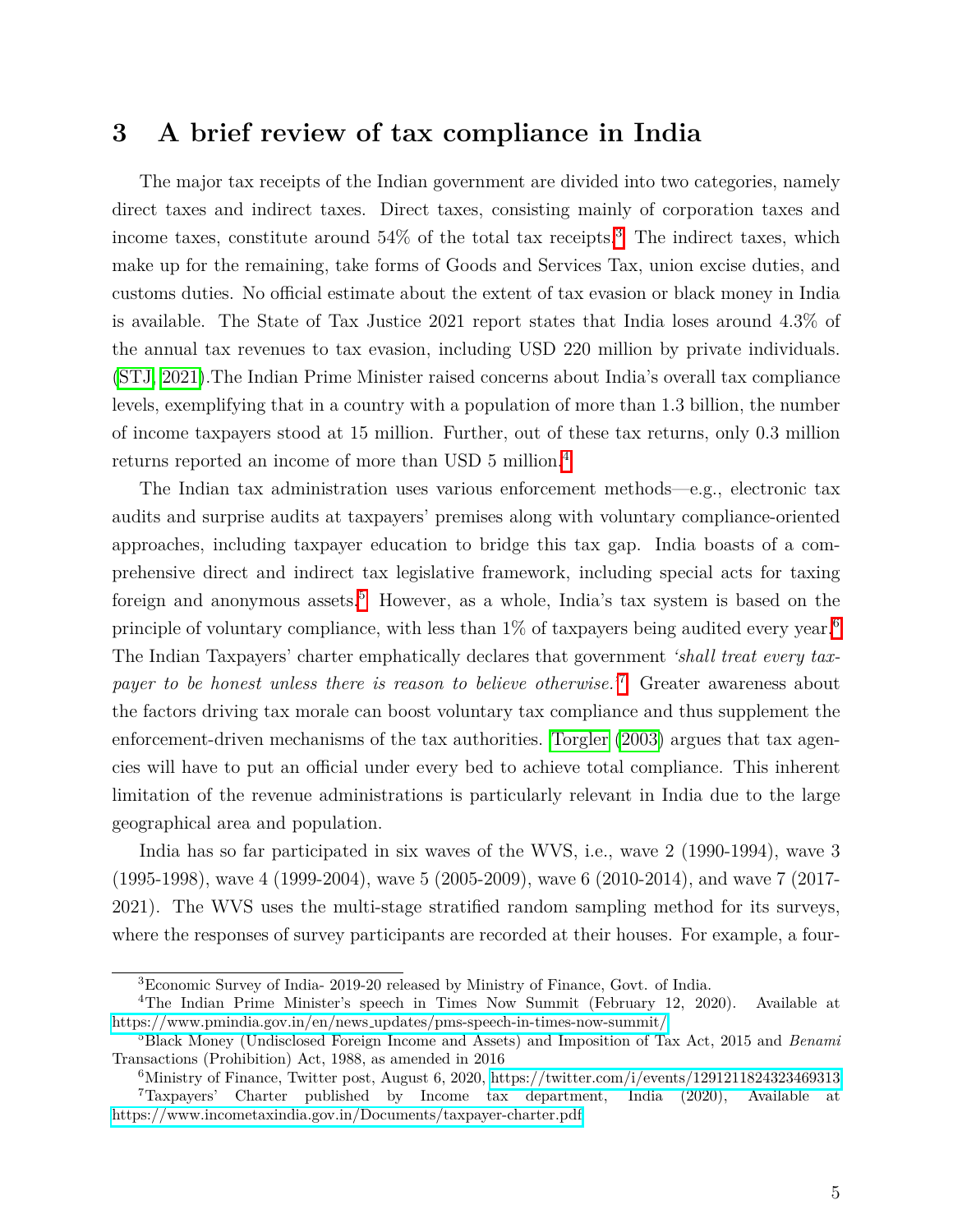staged sampling was used during wave 6 surveys in India. Because of the country's linguistic diversity, the surveyors used questionnaires in regional languages along with English. The results of wave 7 (2017-2021) are not yet available for India<sup>[8](#page-1-0)</sup>. There has been only one detailed study regarding the tax morale of Indian citizens. [Torgler](#page-24-2) [\(2004\)](#page-24-2) while analyzing tax morale in Asian countries, has discussed the tax morale in India using data from waves 2 and 3 of WVS. The study's key finding was that citizens' trust in the government and the legal system, pro-democratic attitude, and pride are positively correlated with tax morale. Our paper builds upon this previous study by considering the subsequent three waves and an additional variable related to government institutions.

[Supriyadi](#page-24-10) [\(2017\)](#page-24-10), while analyzing the relationship between trust and tax morale in Indonesia, found out the generalized trust (as measured by the question: *"In general, would you say that most people can be trusted or that you need to be careful in your dealings with people?*") to be negatively correlated with tax morale in India. The study also suggested that trust in the Indian parliament positively influences tax morale. His analysis covered all WVS waves up to wave 6.

## **4 Empirical Analysis of tax morale in India**

#### **4.1** *Descriptive statistics*

This paper studies the tax morale of Indian citizens using the time series data set of WVS for the period 1981-2020. (Haerpfer et al.,  $2020$ ). Before presenting the multivariate analysis, we perform the descriptive analysis of the data (Table 5 in Appendix A). Table 1, presented below, shows the extent of tax morale in India. Row 2 of the table shows the percentage of individuals in India saying that tax evasion is never justified for different waves. Row 3 indicates mean values for all these waves based on a scale of 1 to 10, where 10 is the highest tax morale.

| Twore It reception with indicate can increase now can everyon it not partition |                         |              |                                       |            |                                       |  |  |  |  |  |  |  |
|--------------------------------------------------------------------------------|-------------------------|--------------|---------------------------------------|------------|---------------------------------------|--|--|--|--|--|--|--|
| Details                                                                        | Wave 2<br>$(1990-1994)$ | Wave 3       | Wave 4<br>$(1995-1998)$ $(1999-2004)$ | Wave 5     | Wave 6<br>$(2005-2009)$ $(2010-2014)$ |  |  |  |  |  |  |  |
| $\%$ of respondents 80.2<br>Mean for each 9.5                                  |                         | 74.3<br>9.38 | 75.5<br>8.73                          | 53<br>8.28 | 76.7<br>9.34                          |  |  |  |  |  |  |  |
| wave                                                                           |                         |              |                                       |            |                                       |  |  |  |  |  |  |  |

Table 1: Responses with highest tax morale i.e., tax evasion is never justified

Source: Country results published by WVS and own calculations using WVS data

<sup>8</sup>This study will be updated when the data for wave 7 becomes available.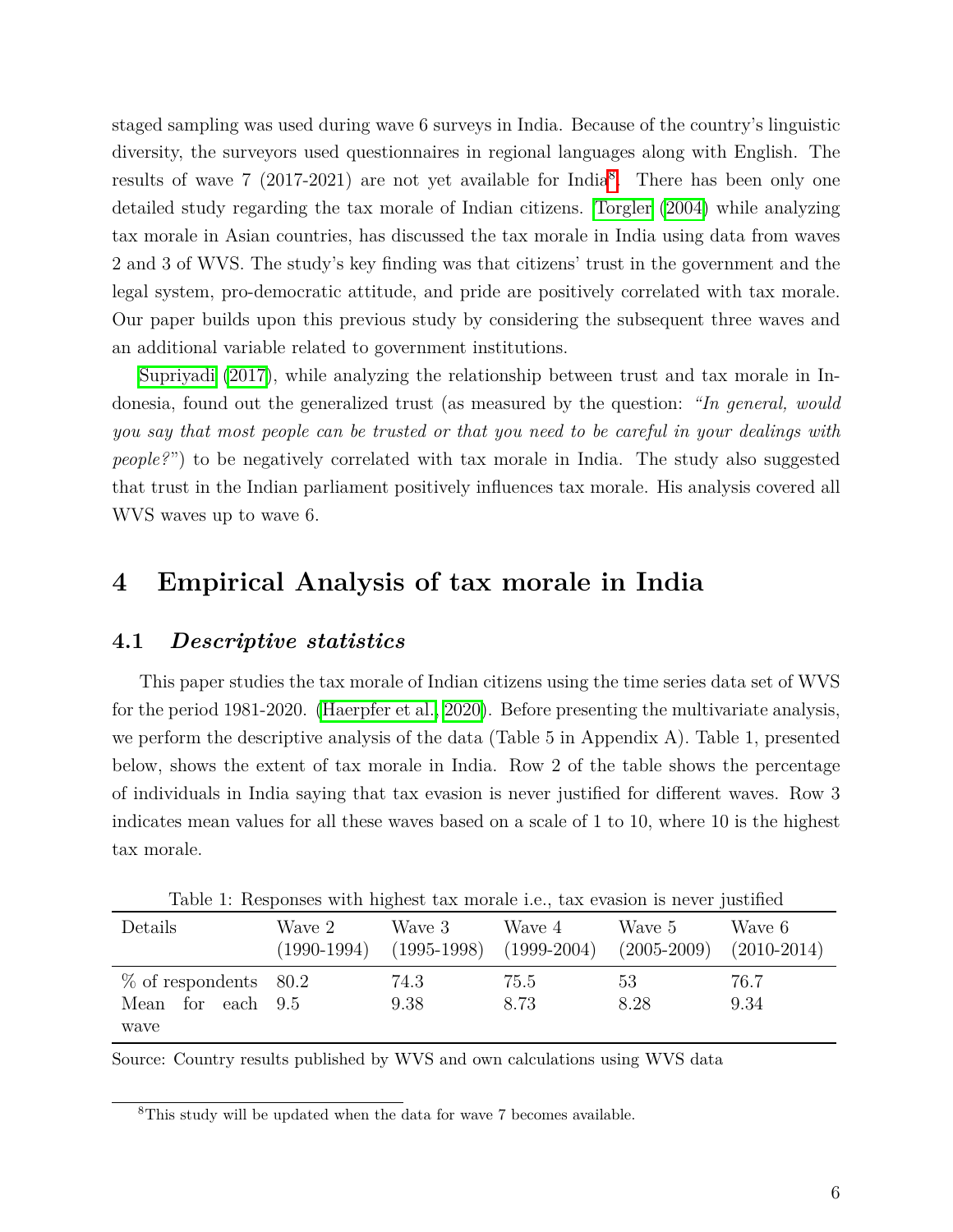As seen in the table, the percentage of respondents for whom the tax evasion is never justified remains stable in the range of 74% to 80% for all waves except wave 5 where it drops to 53%. One possible reason behind this observed deviation is the substantial percentage of 'I don't know' responses (16%) in the wave 5 survey. This response takes values of  $2\%$ , 3.5%, 5.9%, and zero for waves 2, 3, 4, and 6, respectively. The distribution of responses for the combined data of all five waves is presented as a bar chart in figure 1 in Appendix B.

[Koumpias et al.](#page-23-12)  $(2021)$  find that for all waves from 1 to 6, the percentage of respondents showing the highest tax morale across all countries was about  $65\%$ . [Tagat](#page-24-11) [\(2019\)](#page-24-11) remarks that India ranks on the "conscientious side" of the distribution of countries based on the percentage of citizens exhibiting highest the tax morale. (pg. 4). [Pascual-Ezama et al.](#page-24-12) [\(2015\)](#page-24-12) found during an experimental study involving university students in 16 countries that there was no statistically significant difference between the honesty levels of Indian citizens and those of other participating countries.

#### **4.2 Multivariate Analysis**

#### **4.2.1** *Model and variables*

Considering the variables of interest our model takes the following structure:

 $TM_i = \beta_0 + \beta_1 TG_i + \beta_2 TP_i + \beta_3 TL_i + \beta_4 TC_i + \beta_5 DSE_i + \epsilon_i$ 

*TM<sup>i</sup>* stands for tax morale of Indian citizens. Among the core variables, we analyze trust in the government  $(TG_i)$ , trust in the Indian parliament  $(TP_i)$ , trust in the legal system  $(T L_i)$ , and trust in India's civil services  $(T C_i)$ . Our core variables will be useful to study the taxpayers' relationship with the government, which is one of the three aspects of tax morale as discussed in chapter 2.1. *DSE<sup>i</sup>* comprises various demographic and socio-economic determinants of citizens' attitudes towards tax compliance, such as sex, age, marital status, education level, economic class, and employment status. A detailed note regarding the derivation of these variables is in Table 4 of Appendix A. We now discuss the relevance of each of these in the Indian taxation ecosystem.

#### **4.2.1.1** *Trust in the government*

The government is responsible for the welfare, safety, and defense of the citizens. The tax revenues raised from the citizens are also one of the sources for financing these activities. [Luttmer and Singhal](#page-23-13) [\(2014\)](#page-23-13) identify reciprocity as one of the five mechanisms through which tax morale may affect compliance decisions. They define reciprocity as "situations in which willingness to pay taxes depends on the individual's relationship with the state other than direct tax–benefit linkages where a tax payment directly causes benefits to the individual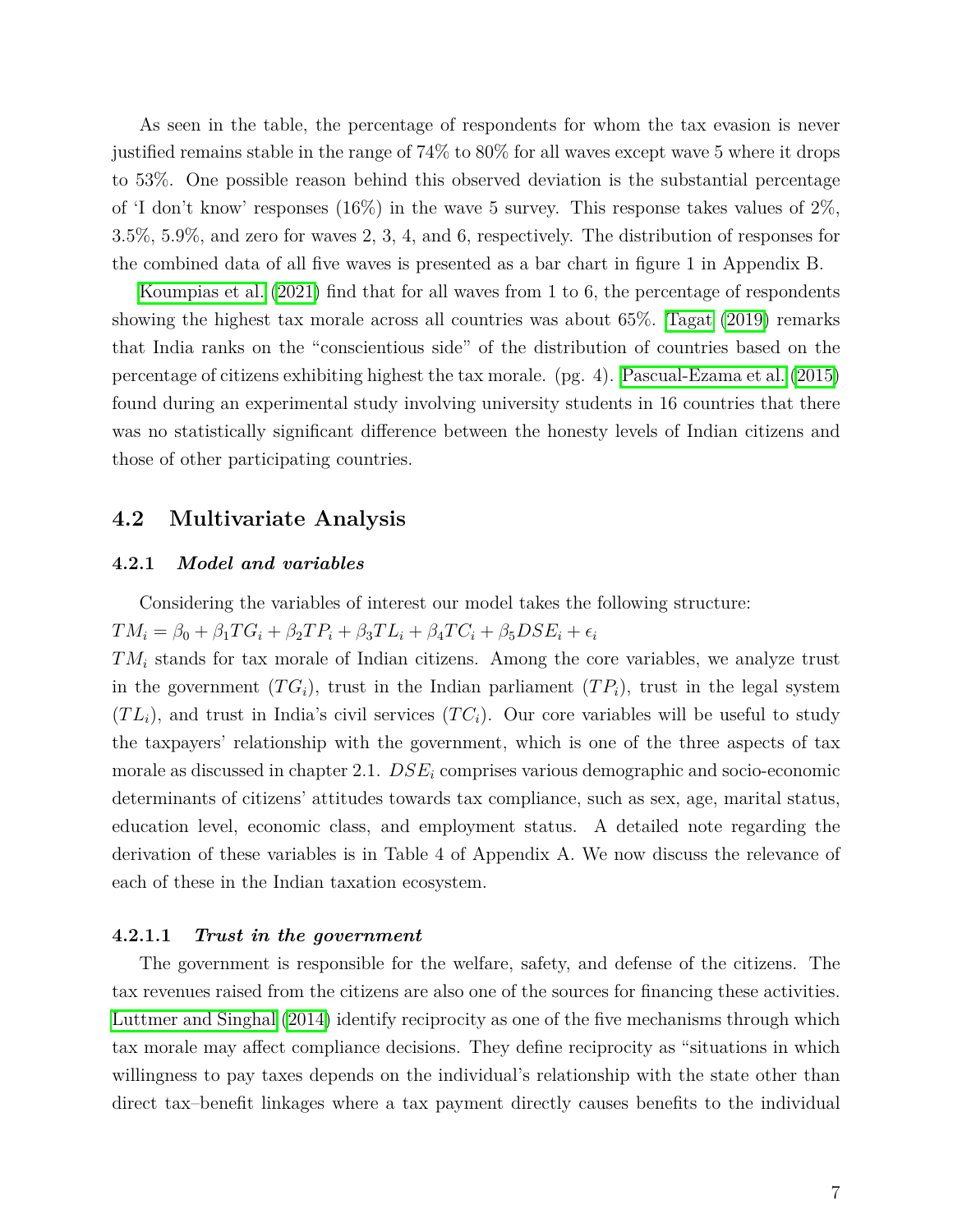to increase" (pg. 9). The aspect of trust in the government is crucial in India, where the challenges before the government are multi-fold. It is responsible for providing opportunities to every single member of the sizeable population to realize their full potential. The Indian state also faces enormous internal and external security threats. Hence, when the people are confident that their government is capable of and cares for their overall well-being, they are more likely to contribute to the government treasury through taxes. Accordingly, the following hypothesis is formulated.

**Hypothesis 1**: The more the Indian people trust the national government, the higher is their tax morale.

#### **4.2.1.2** *Trust in parliament*

The Indian system of governance, modeled on the Westminster system, consists of three organs, namely the legislature, judiciary, and executive. The role of the Indian parliament, the apex legislative institution in India, is crucial in the domestic taxation system too. Article 265 of the Indian Constitution clarifies that *"no tax shall be levied or collected except by the authority of law."* The Indian parliament enacts and amends the tax laws for direct taxes and a majority of indirect taxes. Following the principle of delegated legislation, civil servants in Ministries of Finance and 'Law & Justice' draft the tax legislation. Subsequently, during February of every year, the Indian finance minister introduces the finance bill as a part of the union budget in the lower house of the parliament, i.e., *Lok Sabha*. The bill proposes the amendments in India's direct and indirect tax laws for the next financial year, running from April 1 to March 31. Both houses of the bicameral parliament, namely the lower house and the upper house, i.e., *Rajya Sabha*, must pass such a bill before being sent to the President of India for assent.

Apart from the annual finance bills, the Indian legislature also enacts various new direct and indirect taxation laws, such as The Integrated Goods and Services Tax Act, 2017, for imposing a levy, which is not part of the present tax legislation. For a detailed review of tax law-making procedure in India, see [Singh](#page-24-13) [\(2016\)](#page-24-13). Hence, if Indian citizens trust the parliament to enact the tax laws, which strike the right balance between the interests of the state and those of the citizens, they are more likely to have a better intrinsic motivation to pay taxes.

**Hypothesis 2**: The more extensive is the trust of people in India's parliament, the higher is their tax morale.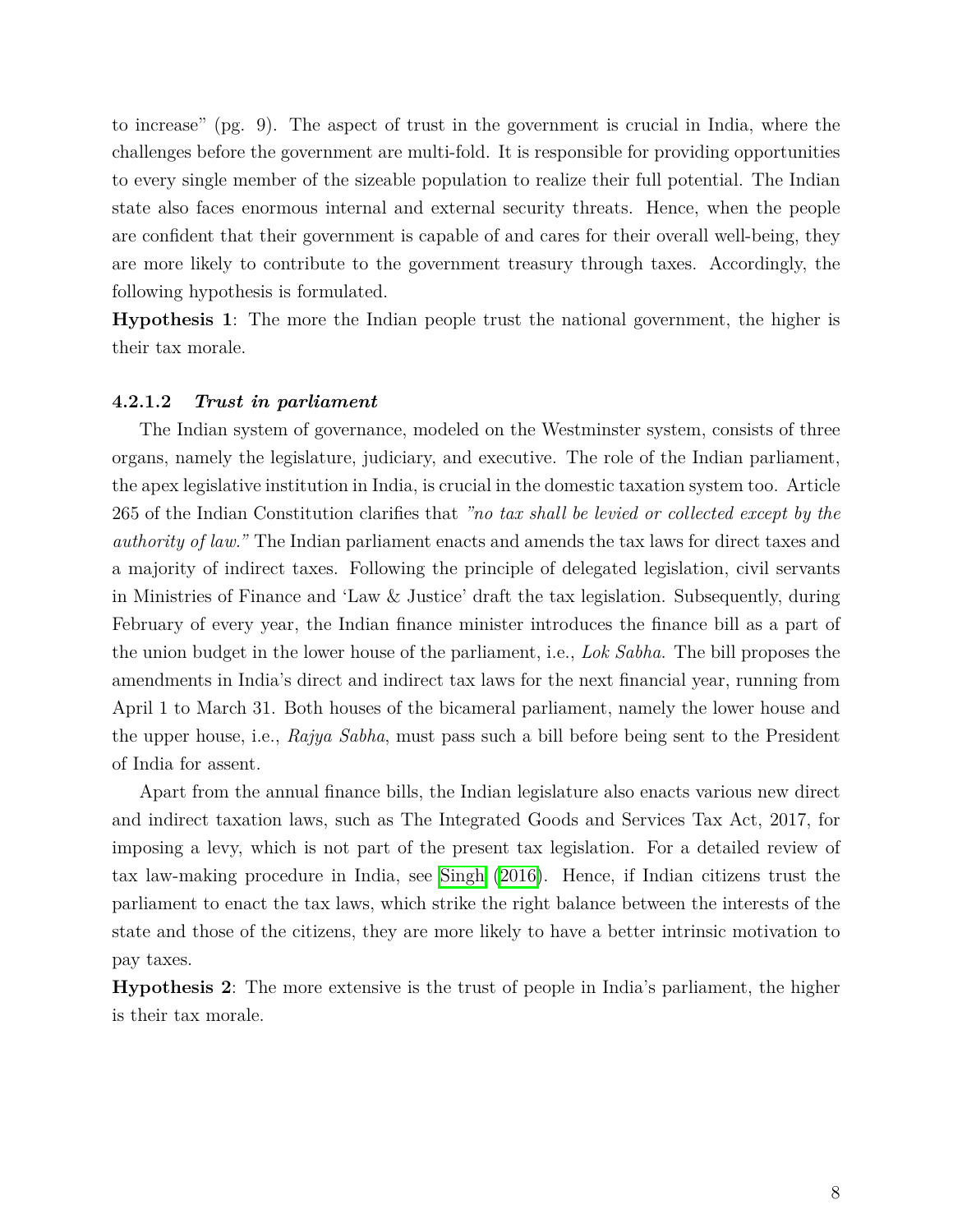#### **4.2.1.3** *Trust in judiciary/legal system*

India's judiciary has a multifaceted role in Indian democracy, and it also forms an integral part of the taxation system in the country. While evaluating the judiciary's role in Indian tax policy, [Khatri](#page-23-14) [\(2019\)](#page-23-14) points out, "in the design of an efficient tax system, it is important for the judiciary to render rulings that balance taxpayer rights with the goal of securing adequate public revenue"  $(pg.1)$ . As the case may be, the taxpayers or the direct/indirect tax authorities in India can approach the jurisdictional High Courts in India if they are aggrieved by the decisions of the lower appellate authorities in tax disputes. The quasi-judicial tribunals constituted for the respective direct or indirect tax laws, such as the Income Tax Appellate Tribunal, are the final authority for the fact-finding aspect of any tax dispute. The Indian High Courts hear only those tax dispute cases, which involve a 'substantial question of law.' Although this term is not defined in the Indian tax statutes, the Supreme Court of India, the highest constitutional court in the land, has laid down specific criteria for the same. For example, it must involve a question of general public importance.  $\mathcal{P}$  Finally, the Supreme Court is the court of last resort for the taxpayers and the tax departments if they wish to appeal against the rulings of the High Courts. The decisions of this court cannot be challenged before any court within the territorial jurisdiction of India.

**Hypothesis 3**: Greater trust in India's judiciary will result into higher tax morale.

#### **4.2.1.4** *Trust in civil services*

The relevance of the third branch of the government, i.e., bureaucracy for an Indian taxpayer, is twofold, namely the revenue collection and spending. The Central Board of Direct Taxes (CBDT) and the Central Board of Indirect Taxes and Customs (CBIC) are the apex tax policy formulation and implementation bodies for the direct and indirect tax administrations, respectively. The officers of two central civil services<sup><sup>[10](#page-1-0)</sup>, namely, the Indian</sup> Revenue Service (Income Tax) and the Indian Revenue Service (Customs & Indirect Taxes), head the direct and indirect tax setup across the country. It is well documented that the perception of the tax administration in the eyes of the taxpayers is likely to affect their tax morale. [Murphy and Tyler](#page-24-14)  $(2008)$  point out the taxpayer communities that believe that they are treated respectfully, honestly, and impartially tend to be more tax compliant, i.e., procedural justice can improve compliance levels. Hence, the more trust the taxpayers have in the efficiency, fairness, and impartiality of these civil services, their tax morale is likely to be higher.

<sup>&</sup>lt;sup>9</sup>The judgment of the Supreme Court of India in the case of Sir Chunilal Mehta Sons v. Century Spinning Mfg. Co. Ltd. (1962)

 $10$ The officers of central services, recruited by the union government, serve only under it, and they are not placed at the services of different states in India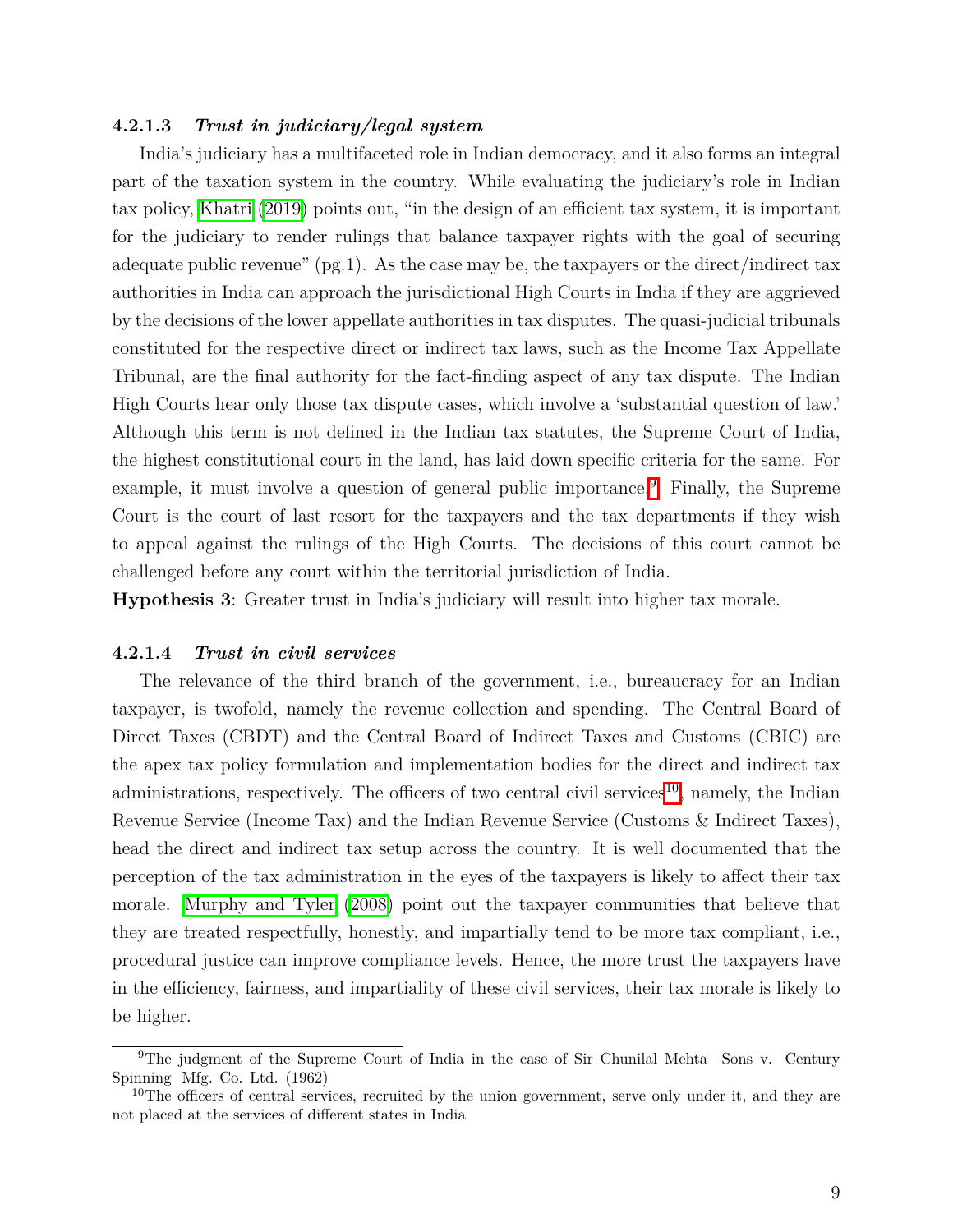On the other hand, the All India civil services  $\Pi$ , such as the Indian Administrative Service, and the state civil services constitute the backbone of the administration in the states and union territories. The quality of the governance provided by them can positively or negatively influence tax morale. The collection of taxes is not an end in itself. The fiscal contract theory states that taxation is a social contract in which citizens pay their taxes to the state expecting public goods and services (see, [Timmons, 2005;](#page-24-15) [Tengs, 2020\)](#page-24-16). Transparent budgetary allocations that translate into tangible outcomes for the public can trigger significant and permanent changes in citizen's attitude towards tax compliance. [Tandon](#page-24-17) [and Rao](#page-24-17) [\(2017\)](#page-24-17) based on a laboratory experiment involving Indian citizens, opine that the quality of public goods and services can positively affect tax compliance decisions. **Hypothesis 4**: Greater trust in India's civil service will lead to higher tax morale.

#### **4.2.1.5** *Other variables: demographic and socio-economic factors*

The paper also studies the tax morale in the context of demographic and socio-economic determinants, namely sex, age, marital status, education, economic class, and employment status of the Indian people. These variables have been extensively studied as a part of research on tax morale. To summarize the findings, we may expect women to be more tax compliant than men. We also anticipate age to have a positive effect on tax morale. Higher education attainment can affect the attitude towards compliance in either direction. Selfemployed, part-time, and unemployed individuals are believed to have lower tax morale than salaried/full-time employees (see [Daude et al., 2013;](#page-23-15) [Williams & Krasniqi, 2017\)](#page-24-18).

# **5 Estimation results**

### **5.1** *Methodology used for estimations*

The WVS uses a scale of 1 to 10 for the question, which is the proxy for tax morale, i.e., how justifiable it is for the survey participants to cheat on taxes if they have the opportunity to do so. Analyzing the responses of Indian citizens to the question, we find that most responses indicate the highest tax morale (77%, as seen from figure 1 in Appendix B). Hence, our estimations have been calculated where the dependent variable is equated to 1 for a response stating cheating on taxes is "never justified" and zero, otherwise (responses 2 to 10). This approach was adopted in a large number of previous studies on tax morale using WVS data, including Dörrenberg and Peichl  $(2017)$  and  $\overline{OECD}$   $(2019)$ . As the existing literature

 $11$ Recruited by the union government, the officers of All India Services serve in the allocated states, but they also work with the union government as per the administrative requirement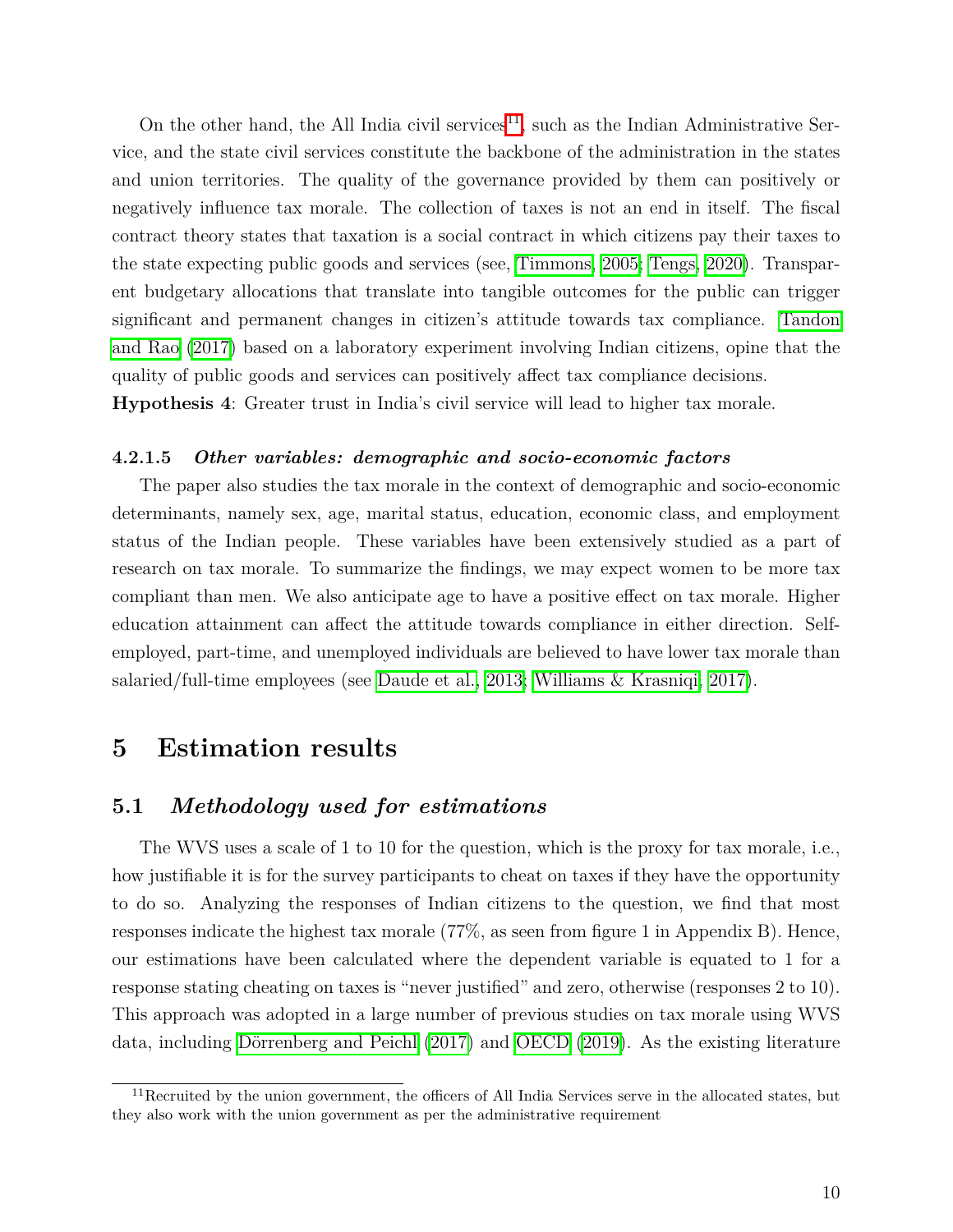has found the probit regressions helpful to study the relationship of various independent variables with a binary dependent variable, the same have been used in this study. The results of the probit estimations using data from waves 2 to 6 are presented in Table 2.

Estimations using an ordered probit model have also been done wherein the dependent variable retains its original answer scale of 1 to 10. The responses have been re-coded so that 10 is the highest tax morale (tax evasion is never justified) and 1 is the lowest tax morale (tax evasion is always justified). The ordered probit estimations for waves 2 to 6 are also in Table 2. The approach of using both probit regressions and ordered probit has been followed in [Torgler and Schneider](#page-24-20) [\(2007\)](#page-24-20).

Waves 3 to 6 of WVS include a question on the economic status wherein the respondents categorize themselves into five categories, namely lower class, working class, lower middle class, upper middle class, and upper class. This question was not included in wave  $2^{12}$  $2^{12}$  $2^{12}$ Hence, the data of waves 3 to 6 has been combined to estimate how the economic status affects the dependent variable, and the results are presented in Table 3.

In the probit model, where the equation takes a non-linear form, the sign of the regression coefficient denotes a positive or negative relationship. However, its size does not carry any significance. Hence, the marginal effects have also been included to determine the quantitative effect of an independent variable on tax morale, when all other explanatory variables are held constant at their means. Furthermore, the marginal effects are reported only for the highest tax morale in the ordered probit model estimations. As it happens in the multivariate regression analysis, some unobserved factor may be correlated with the explanatory and dependent variable and is not captured fully in the regression. All observables have been controlled for in our study, and hence we do not expect any selection bias affecting the estimates. Finally, the neutral answers (e.g., "I don't know" answers) and missing values have been eliminated from the survey responses.

#### **5.2** *Empirical results and discussion*

The estimations from Table 2 show that the trust in the government is positively correlated with tax morale, and the correlation is statistically significant. The one-unit increase in the trust in the government increases the percentage of people stating that tax evasion is never justified by 1.2% to 1.45%, holding all other explanatory variables constant. Hence, hypothesis 1 is accepted. The finding is in conformity with the previous study of [Torgler](#page-24-2)  $(2004)$  regarding India. The results also confirm the findings of [Koumpias et al.](#page-23-12)  $(2021)$ , where they have analyzed the data of all countries covered in WVS waves 1 to 6. Further,

 $12$ Wave 2 asked the respondents to identify themselves into the four categories: upper middle class, nonmanual workers, manual workers (skilled and semi-skilled), and manual workers (unskilled and unemployed.)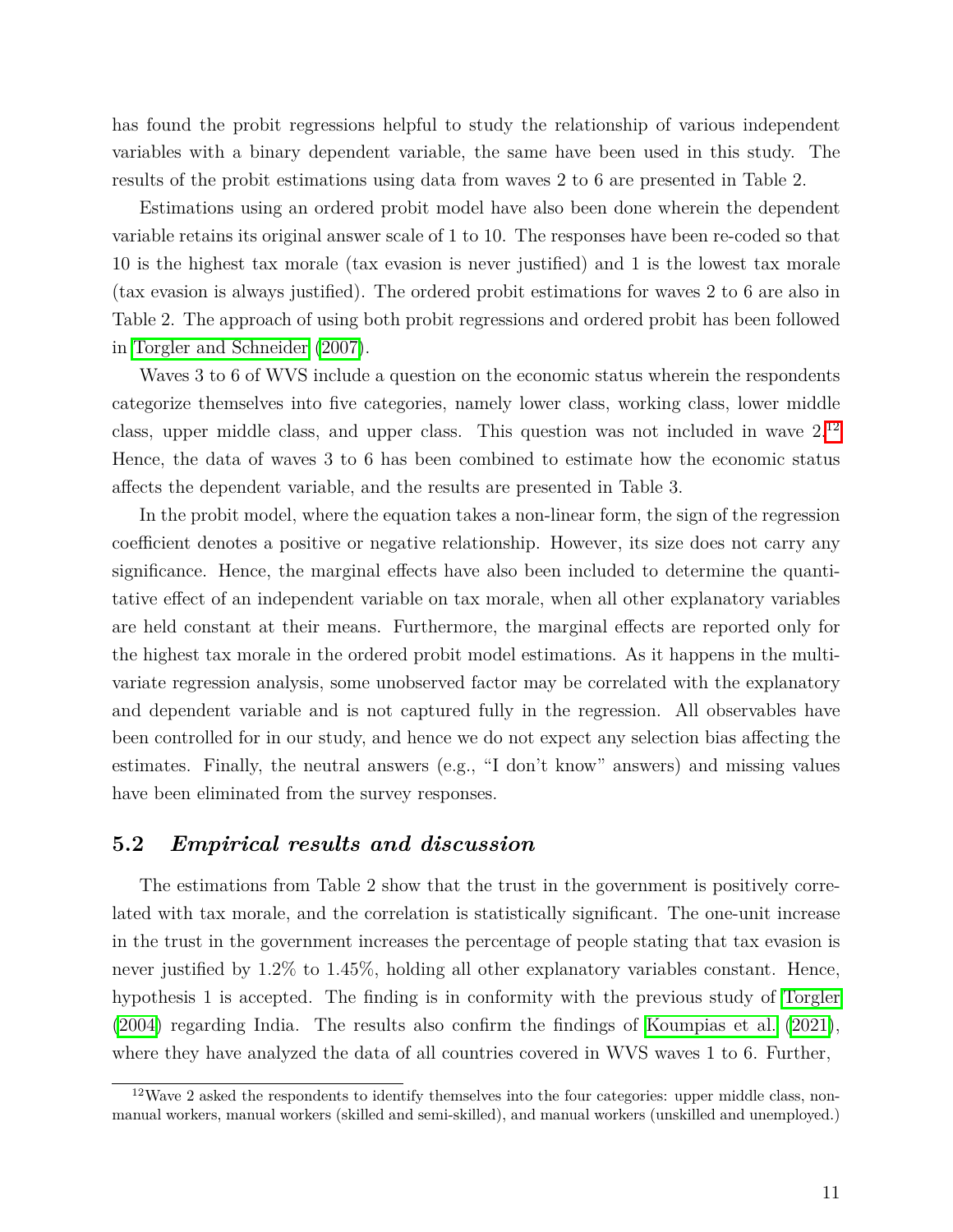| Explanatory variables                                                                  | Probit<br>(Eq. 1)                  | regression                       | Probit<br>(Eq. 2)                   | regression                       | Probit<br>(Eq. 3)             | regression                   | Probit<br>(Eq. 4)                    | regression                     | Ordered Probit<br>(Eq. 5)           |                               | Ordered Probit<br>(Eq. 6)            |                               | Ordered Probit<br>(Eq. 7)         |                               | Ordered Probit<br>(Eq. 8)            |                              |
|----------------------------------------------------------------------------------------|------------------------------------|----------------------------------|-------------------------------------|----------------------------------|-------------------------------|------------------------------|--------------------------------------|--------------------------------|-------------------------------------|-------------------------------|--------------------------------------|-------------------------------|-----------------------------------|-------------------------------|--------------------------------------|------------------------------|
| DEMOGRAPHIC<br><b>FACTORS</b>                                                          | Coef.                              | Marg.                            | Coef.                               | Marg.                            | Coef.                         | Marg.                        | Coef.                                | Marg.                          | Coef.                               | Marg.                         | Coef.                                | Marg.                         | Coef.                             | Marg.                         | Coef.                                | Marg.                        |
| Age 30-49<br>Age 50-64                                                                 | 0.0529<br>$0.1263**$               | 0.0156<br>0.0362                 | 0.0403<br>$0.1295**$                | 0.012<br>0.0371                  | 0.0411<br>$0.1073*$           | 0.0124<br>0.0314             | 0.0371<br>$0.1204*$                  | 0.0109<br>0.0343               | 0.0237<br>$0.1056*$                 | 0.007<br>0.03                 | 0.0074<br>$0.1052*$                  | 0.002<br>0.03                 | 0.0157<br>0.0837                  | 0.005<br>0.025                | 0.008<br>$0.0959*$                   | 0.002<br>0.028               |
| Age $64+$<br>Male                                                                      | 0.0577<br>$-0.1573$<br>***         | 0.0168<br>$-0.0462$              | 0.0483<br>$-0.1547$<br>***          | 0.0141<br>$-0.0454$              | 0.0265<br>$-0.1620$<br>***    | 0.0079<br>$-0.0483$          | 0.0485<br>$-0.1588$<br>***           | 0.014<br>$-0.0462$             | 0.0313<br>$-0.1372$<br>***          | 0.009<br>$-0.04$              | 0.0254<br>$-0.1376$<br>***           | 0.007<br>$-0.04$              | 0.0109<br>$-0.1531$<br>$***$      | 0.003<br>$-0.046$             | 0.02223<br>$-0.1437$<br>***          | 0.007<br>$-0.042$            |
| (b) Marital Status                                                                     |                                    |                                  |                                     |                                  |                               |                              |                                      |                                |                                     |                               |                                      |                               |                                   |                               |                                      |                              |
| Married<br>Living Together                                                             | 0.0367<br>$-0.0473$                | 0.011<br>$-0.0143$               | 0.0602<br>$-0.0107$                 | 0.0181<br>$-0.0032$              | 0.0114<br>$-0.4029$<br>$**$   | 0.0034<br>$-0.1374$          | 0.0811<br>$-0.0894$                  | 0.0243<br>$-0.0272$            | 0.0137<br>$-0.1408$                 | 0.004<br>$-0.044$             | 0.0447<br>$-0.1091$                  | 0.013<br>$-0.034$             | 0.0165<br>$-0.4755$<br>$***$      | 0.005<br>$-0.165$             | 0.0622<br>$-0.1755$                  | 0.019<br>$-0.055$            |
| Divorced<br>Separated<br>Widowed<br>(C) EDUCATION                                      | $-0.0211$<br>$-0.345$<br>$0.1975*$ | $-0.0063$<br>$-0.1148$<br>0.0543 | $-0.0928$<br>$-0.2891$<br>$0.2559*$ | $-0.0284$<br>$-0.0946$<br>0.0686 | 0.071<br>$-0.5951*$<br>0.1286 | 0.0208<br>$-0.2118$<br>0.037 | $-0.1873$<br>$-0.3162$<br>$0.2943**$ | $-0.059$<br>$-0.1037$<br>0.077 | $-0.0874$<br>$-0.2695$<br>$0.1995*$ | $-0.027$<br>$-0.088$<br>0.055 | $-0.1412$<br>$-0.1735$<br>$0.2670**$ | $-0.044$<br>$-0.055$<br>0.071 | $-0.0066$<br>$-0.4404*$<br>0.1438 | $-0.002$<br>$-0.152$<br>0.041 | $-0.2323$<br>$-0.2183$<br>$0.2952**$ | $-0.074$<br>$-0.07$<br>0.077 |
| No formal education                                                                    | $-0.3477$<br>$***$                 | $-0.1119$                        | $-0.3741$<br>$***$                  | $-0.1213$                        | $-0.2860$<br>***              | $-0.0922$                    | $-0.3359$<br>***                     | $-0.1075$                      | $-0.3592$<br>$***$                  | $-0.116$                      | $-0.3720$<br>***                     | $-0.121$                      | $-0.2534$<br>$***$                | $-0.081$                      | $-0.3382$<br>$***$                   | $-0.108$                     |
| Incomplete elementary<br>education<br>Completed elementary                             | $-0.0781$<br>$-0.1899$             | $-0.0238$<br>$-0.0594$           | $-0.1007$<br>$-0.1988$              | $-0.0308$<br>$-0.0624$           | $-0.0688$<br>$-0.1679$        | $-0.0212$<br>$-0.053$        | $-0.0854$<br>$-0.1674$               | $-0.0258$<br>$-0.0517$         | $-0.0797$<br>$-0.2132$              | $-0.024$<br>$-0.067$          | $-0.111$<br>$-0.2244$                | $-0.034$<br>$-0.071$          | $-0.0562$<br>$-0.1652$            | $-0.017$<br>$-0.052$          | $-0.0975$<br>$-0.1908$               | $-0.03$<br>$-0.059$          |
| education<br>Incomplete secondary<br>Technical or<br>school:                           | $***$<br>$-0.2446$<br>$***$        | $-0.0782$                        | $***$<br>$-0.2490$<br>$***$         | $-0.0796$                        | $**$<br>$-0.2279$<br>***      | $-0.0733$                    | $***$<br>$-0.2737$<br>***            | $-0.0876$                      | $***$<br>$-0.1852**$                | $-0.058$                      | $***$<br>$-0.1928$<br>***            | $-0.061$                      | $***$<br>$-0.1735$<br>$***$       | $-0.055$                      | ***<br>$-0.2075$<br>$***$            | $-0.065$                     |
| vocational Type<br>Complete<br>secondary<br>Technical or<br>school:<br>vocational type | $-0.1587$<br>$***$                 | $-0.0495$                        | $-0.1174$                           | $-0.0361$                        | $-0.1282*$                    | $-0.042$                     | $-0.1548*$                           | $-0.0479$                      | $-0.1104$                           | $-0.034$                      | $-0.079$                             | $-0.024$                      | $-0.0869$                         | $-0.027$                      | $-0.1072$                            | $-0.033$                     |

Table 2: Determinants of Tax morale in India, Data from Waves 2 to 6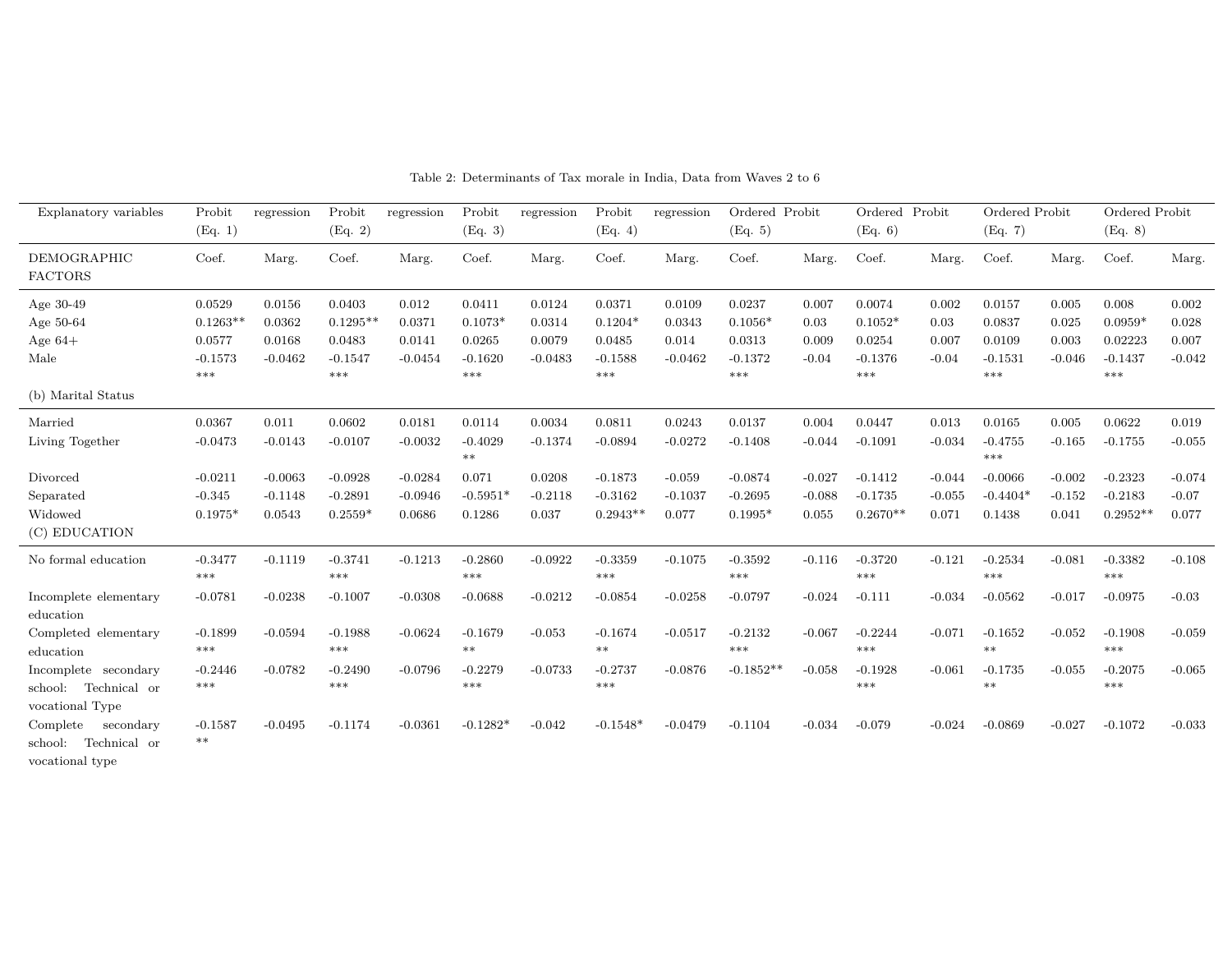| Incomplete secondary:<br>university prep.type | $-0.2083$<br>*** | $-0.0656$ | $-0.2082$<br>$***$ | $-0.0655$ | $-0.246$<br>$***$ | $-0.0794$ | $-0.1734$<br>$**$ | $-0.0537$ | $-0.2183$<br>$***$ | $-0.069$ | $-0.2138$<br>$***$ | $-0.067$ | $-0.2474$<br>$***$ | $-0.08$  | $-0.1810$<br>***  | $-0.056$ |
|-----------------------------------------------|------------------|-----------|--------------------|-----------|-------------------|-----------|-------------------|-----------|--------------------|----------|--------------------|----------|--------------------|----------|-------------------|----------|
| Complete secondary:                           | $-0.1452$        | $-0.0448$ | $-0.1326$          | $-0.0407$ | $-0.1475$         | $-0.0461$ | $-0.1173*$        | $-0.0356$ | $-0.1362*$         | $-0.042$ | $-0.1264$          | $-0.039$ | $-0.1288$          | $-0.04$  | $-0.1106*$        | $-0.034$ |
| university prep. type                         | $***$            |           | $***$              |           | $***$             |           |                   |           |                    |          | $***$              |          | $***$              |          |                   |          |
| Some university with-                         | $-0.088$         | $-0.0269$ | $-0.1074$          | $-0.033$  | $-0.2533$         | $-0.0826$ | $-0.0147$         | $-0.0043$ | $-0.1557*$         | $-0.049$ | $-0.1776$          | $-0.056$ | $-0.3238$          | $-0.108$ | $-0.081$          | $-0.025$ |
| out degree                                    |                  |           |                    |           | $**$              |           |                   |           |                    |          |                    |          | ***                |          |                   |          |
| (D) EMPLOYMENT                                |                  |           |                    |           |                   |           |                   |           |                    |          |                    |          |                    |          |                   |          |
| <b>STATUS</b>                                 |                  |           |                    |           |                   |           |                   |           |                    |          |                    |          |                    |          |                   |          |
| Part time employee                            | $-0.1123*$       | $-0.0345$ | $-0.0998$          | $-0.0305$ | $-0.0828$         | $-0.0256$ | $-0.1216*$        | $-0.0372$ | $-0.1525**$        | $-0.047$ | $-0.1425**$        | $-0.044$ | $-0.1172$<br>$**$  | $-0.037$ | $-0.1548$<br>$**$ | $-0.048$ |
| Self employed                                 | $0.1296**$       | 0.0372    | $0.1084*$          | 0.0312    | 0.0813            | 0.024     | $0.1364**$        | 0.0388    | $0.1402***$        | 0.04     | $0.1234**$         | 0.036    | $0.0970*$          | 0.029    | $0.1511***$       | 0.043    |
| Retired/Pensioned                             | $-0.1067$        | $-0.0328$ | $-0.1407$          | $-0.0438$ | $-0.0394$         | $-0.012$  | $-0.1133$         | $-0.0347$ | $-0.0651$          | $-0.02$  | $-0.1059$          | $-0.033$ | $-0.0082$          | $-0.002$ | $-0.0875$         | $-0.027$ |
| Homemaker                                     | $-0.012$         | $-0.0036$ | $-0.0285$          | $-0.0085$ | $-0.0336$         | $-0.0102$ | $-0.0651$         | $-0.0194$ | 0.0404             | 0.012    | 0.0223             | 0.007    | $-0.0168$          | $-0.005$ | $-0.013$          | $-0.004$ |
| Student                                       | $0.1526**$       | 0.0431    | $0.1357*$          | 0.0385    | 0.0807            | 0.0234    | $0.1371*$         | 0.0386    | $0.1187*$          | 0.034    | 0.0988             | 0.028    | 0.1023             | 0.03     | 0.1009            | 0.029    |
| Unemployed                                    | $-0.0783$        | $-0.0238$ | $-0.0717$          | $-0.0217$ | $-0.068$          | $-0.021$  | $-0.0795$         | $-0.024$  | $-0.0969$          | $-0.03$  | $-0.099$           | $-0.03$  | $-0.0604$          | $-0.019$ | $-0.1021$         | $-0.031$ |
| Other                                         | $-0.0042$        | $-0.0013$ | 0.014              | 0.0041    | 0.0317            | 0.0095    | $-0.0366$         | $-0.0109$ | 0.0651             | 0.019    | 0.0854             | 0.025    | 0.0817             | 0.024    | 0.0429            | 0.012    |
| $(E)$ TRUST                                   |                  |           |                    |           |                   |           |                   |           |                    |          |                    |          |                    |          |                   |          |
| <b>VARIABLES</b>                              |                  |           |                    |           |                   |           |                   |           |                    |          |                    |          |                    |          |                   |          |
| Confidence in Govern-                         | $0.0491***$      | 0.0145    |                    |           |                   |           |                   |           | $0.03984**$        | 0.012    |                    |          |                    |          |                   |          |
| ment                                          |                  |           |                    |           |                   |           |                   |           |                    |          |                    |          |                    |          |                   |          |
| Confidence in Parlia-                         |                  |           | $0.0796***$        | 0.0236    |                   |           |                   |           |                    |          | $0.0680***$        | 0.02     |                    |          |                   |          |
| ment                                          |                  |           |                    |           |                   |           |                   |           |                    |          |                    |          |                    |          |                   |          |
| Confidence in Legal                           |                  |           |                    |           | 0.0254            | 0.0076    |                   |           |                    |          |                    |          | 0.02               | 0.006    |                   |          |
| system                                        |                  |           |                    |           |                   |           |                   |           |                    |          |                    |          |                    |          |                   |          |
| Confidence in                                 |                  |           |                    |           |                   |           | $0.0815***$       | 0.024     |                    |          |                    |          |                    |          | $0.0699***$       | 0.021    |
| Civil services                                |                  |           |                    |           |                   |           |                   |           |                    |          |                    |          |                    |          |                   |          |
| Number of observa-                            | 10634            |           | 10208              |           | 9220              |           | 9911              |           | 10634              |          | 10208              |          | 9220               |          | 9911              |          |
| tions $(N)$                                   |                  |           |                    |           |                   |           |                   |           |                    |          |                    |          |                    |          |                   |          |
| LR ChiSq. Test Prob.                          | 0.000            |           | 0.000              |           | 0.000             |           | 0.000             |           | 0.000              |          | 0.000              |          | 0.000              |          | 0.000             |          |
| McFadden's<br>Pseudo                          | 0.01             |           | 0.01               |           | $0.01\,$          |           | 0.01              |           | 0.01               |          | 0.01               |          | 0.01               |          | 0.01              |          |
| $\mathbb{R}^2$                                |                  |           |                    |           |                   |           |                   |           |                    |          |                    |          |                    |          |                   |          |

Notes: The dependent variable i.e., Tax Morale is measured as value of 1 for high tax morale and 0 for all other responses for the probit regressions. It is on scale on 1 to 10 for the ordered probit estimations. The reference groups are Age 18 to 29, Female, Single, University with degree/Higher education, and Full time employed. Significance levels: (\*)  $0.05 < p < 0.10$  (\*\*)  $0.01 < p < 0.05$  (\*\*\*)  $p < 0.01$ .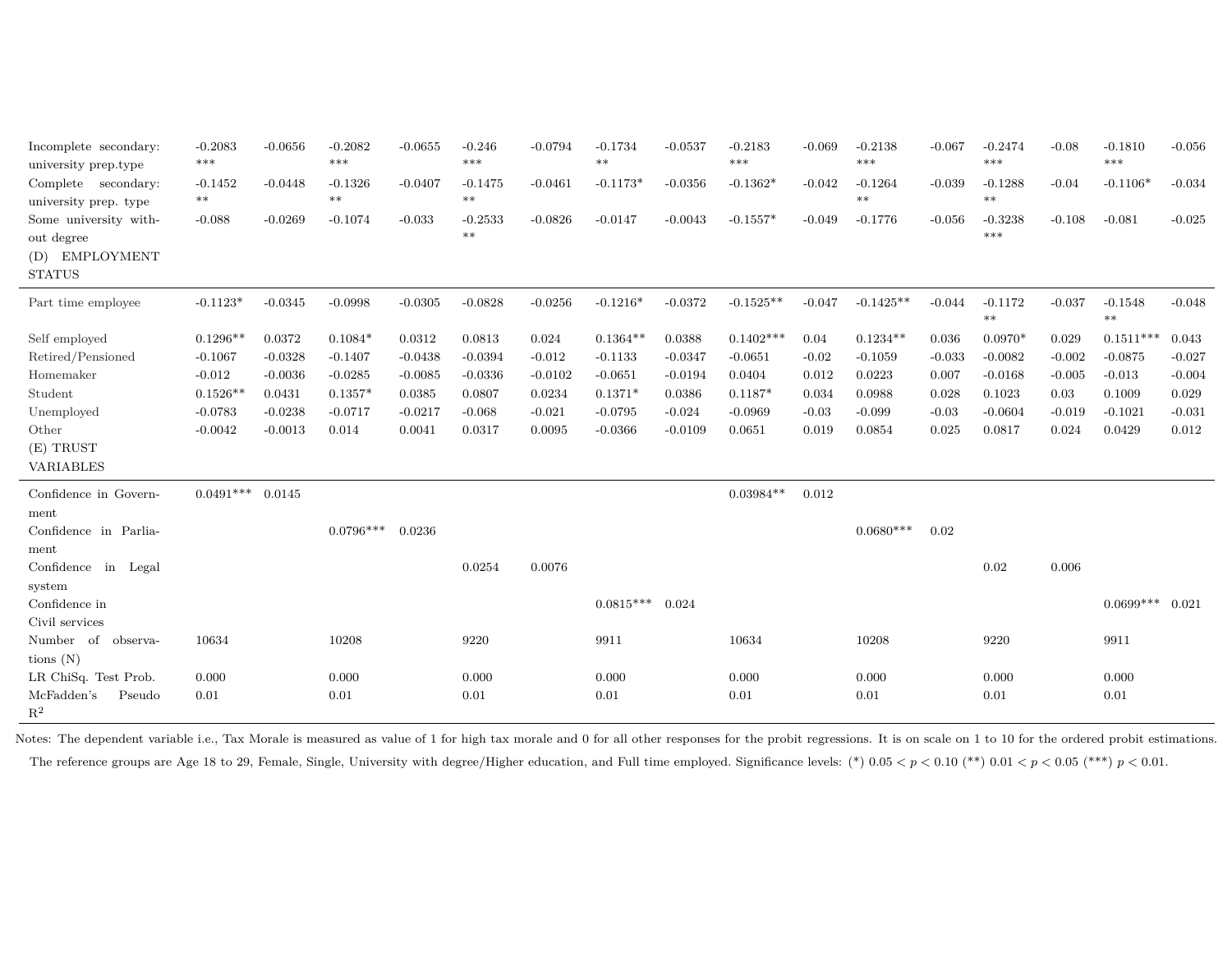| Explanatory               | Probit regression   |                     | Probit            | regres-            | Probit             | regres-             | Probit              | regres-            | Ordered probit     |                   | Ordered probit      |                   | Ordered probit      |                   | Ordered probit      |                   |
|---------------------------|---------------------|---------------------|-------------------|--------------------|--------------------|---------------------|---------------------|--------------------|--------------------|-------------------|---------------------|-------------------|---------------------|-------------------|---------------------|-------------------|
| variables                 | Eq. $(1)$           |                     | sion<br>Eq. $(2)$ |                    | sion<br>Eq. $(3)$  |                     | sion<br>Eq. $(4)$   |                    | Eq. $(5)$          |                   | Eq. $(6)$           |                   | Eq. (7)             |                   | Eq. $(8)$           |                   |
| <b>DEMOGRAPHIC</b>        | Coeff.              | Marg.               | Coeff.            | Marg.              | Coeff.             | Marg.               | Coeff.              | Marg.              | Coeff.             | Marg.             | Coeff.              | Marg.             | Coeff.              | Marg.             | Coeff.              | Marg.             |
| <b>FACTORS</b>            |                     |                     |                   |                    |                    |                     |                     |                    |                    |                   |                     |                   |                     |                   |                     |                   |
| Age 30-49                 | 0.05583             | 0.0169              | 0.0338            | 0.0102             | 0.0402             | 0.0125              | 0.0359              | 0.0107             | 0.0312             | 0.009             | 0.0057              | 0.002             | 0.0206              | 0.006             | 0.0122              | 0.004             |
| Age 50-64                 | $0.1500**$          | 0.0436              | $0.1459**$        | 0.0426             | 0.1173             | 0.0354              | $0.1417*$           | 0.0408             | 0.1334             | 0.039             | $0.1228*$           | 0.036             | 0.0963              | 0.029             | $0.1196*$           | 0.035             |
| Age $64+$<br>Male         | 0.1141<br>$-0.1643$ | 0.0333<br>$-0.0492$ | 0.0952            | 0.028<br>$-0.0487$ | 0.071<br>$-0.1697$ | 0.0216<br>$-0.0522$ | 0.0967<br>$-0.1688$ | 0.028<br>$-0.0498$ | 0.0889             | 0.026<br>$-0.041$ | 0.0706<br>$-0.1402$ | 0.021<br>$-0.042$ | 0.0567<br>$-0.1529$ | 0.017<br>$-0.047$ | 0.0715<br>$-0.1492$ | 0.021<br>$-0.044$ |
|                           | $***$               |                     | $-0.1627$<br>***  |                    | $***$              |                     | $***$               |                    | $-0.1380$<br>$***$ |                   | ***                 |                   | $***$               |                   | $***$               |                   |
| (b) Marital Status        |                     |                     |                   |                    |                    |                     |                     |                    |                    |                   |                     |                   |                     |                   |                     |                   |
| Married                   | 0.0724              | 0.0223              | 0.1102            | 0.0342             | 0.0482             | 0.0151              | 0.1117              | 0.0342             | 0.0441             | 0.014             | 0.0882              | 0.027             | 0.0374              | 0.012             | 0.0877              | 0.027             |
| Living Together           | $-0.0011$           | $-0.0004$           | 0.0351            | 0.01               | $-0.4296$          | $-0.1505$           | $-0.0584$           | $-0.0178$          | $-0.1021$          | $-0.032$          | $-0.0647$           | $-0.02$           | $-0.5269$           | $-0.188$          | $-0.1494$           | $-0.047$          |
|                           |                     |                     |                   |                    | $***$              |                     |                     |                    |                    |                   |                     |                   |                     |                   |                     |                   |
| Divorced                  | $-0.02$             | $-0.0061$           | $-0.019$          | $-0.0058$          | 0.129              | 0.0382              | $-0.1526$           | $-0.0481$          | $-0.0937$          | $-0.029$          | $-0.0915$           | $-0.029$          | 0.0146              | 0.005             | $-0.2118$           | $-0.068$          |
| Separated                 | $-0.2475$           | $-0.0815$           | $-0.1666$         | $-0.0534$          | $-0.5397*$         | $-0.1934$           | $-0.223$            | $-0.0719$          | $-0.1644$          | $-0.053$          | $-0.0421$           | $-0.013$          | $-0.3618$           | $-0.125$          | $-0.1163$           | $-0.036$          |
| Widowed                   | 0.1688              | 0.04807             | 0.2347            | 0.065              | 0.0511             | 0.0156              | $0.2779*$           | 0.0745             | 0.1785             | 0.051             | $0.2603*$           | 0.071             | 0.0775              | 0.023             | $0.2904*$           | 0.078             |
| (c) EDUCATION             |                     |                     |                   |                    |                    |                     |                     |                    |                    |                   |                     |                   |                     |                   |                     |                   |
| No formal education       | $-0.5157$           | $-0.1731$           | $-0.5417$         | $-0.1832$          | $-0.4226$          | $-0.1427$           | $-0.5191$           | $-0.1733$          | $-0.5198$          | $-0.175$          | $-0.5309$           | $-0.179$          | $-0.3974$           | $-0.134$          | $-0.5167$           | $-0.173$          |
|                           | $***$               |                     | ***               |                    | $***$              |                     | $***$               |                    | $***$              |                   | ***                 |                   | $***$               |                   | $***$               |                   |
| Incomplete<br>elementary  | $-0.1834$           | $-0.0584$           | $-0.2138$         | $-0.0686$          | $-0.1424$          | $-0.04582$          | $-0.2115**$         | $-0.067$           | $-0.1718*$         | $-0.055$          | $-0.2054$           | $-0.066$          | $-0.1237$           | $-0.04$           | $-0.2057$           | $-0.065$          |
| education                 | $**$                |                     | $**$              |                    |                    |                     |                     |                    |                    |                   | $**$                |                   |                     |                   | $**$                |                   |
| Completed<br>elementary   | $-0.3577$           | $-0.1185$           | $-0.3604$         | $-0.1194$          | $-0.3037$          | $-0.1015$           | $-0.3307$           | $-0.1076$          | $-0.3753$          | $-0.125$          | $-0.3796$           | $-0.126$          | $-0.3051$           | $-0.102$          | $-0.3499$           | $-0.115$          |
| education                 | $***$               |                     | ***               |                    | $***$              |                     | $***$               |                    | $***$              |                   | $***$               |                   | ***                 |                   | ***                 |                   |
| Incomplete<br>secondary   | $-0.3137$           | $-0.1034$           | $-0.3266$         | $-0.1079$          | $-0.2815$          | $-0.0937$           | $-0.3672$           | $-0.1212$          | $-0.2403$          | $-0.078$          | $-0.2541$           | $-0.083$          | $-0.2221$           | $-0.073$          | $-0.2826$           | $-0.092$          |
| school:<br>technical or   | ***                 |                     | ***               |                    | $***$              |                     | $***$               |                    | $***$              |                   | ***                 |                   | $***$               |                   | $***$               |                   |
| vocational type           |                     |                     |                   |                    |                    |                     |                     |                    |                    |                   |                     |                   |                     |                   |                     |                   |
| Complete<br>secondary     | $-0.2065**$         | $-0.0664$           | $-0.1872$         | $-0.0598$          | $-0.1816*$         | $-0.0591$           | $-0.2290**$         | $-0.0731$          | $-0.1391*$         | $-0.044$          | $-0.1263$           | $-0.04$           | $-0.1302$           | $-0.042$          | $-0.1583*$          | $-0.05$           |
| technical or<br>school:   |                     |                     | $**$              |                    |                    |                     |                     |                    |                    |                   |                     |                   |                     |                   |                     |                   |
| vocational type           |                     |                     |                   |                    |                    |                     |                     |                    |                    |                   |                     |                   |                     |                   |                     |                   |
| Incomplete<br>secondary:  | $-0.5106$           | $-0.1764$           | $-0.5095$         | $-0.1759$          | $-0.6825$          | $-0.247$            | $-0.4695$           | $-0.1592$          | $-0.5185$          | $-0.179$          | $-0.5118$           | $-0.177$          | $-0.6781$           | $-0.245$          | $-0.4769$           | $-0.162$          |
| university<br>preparatory | ***                 |                     | ***               |                    | $***$              |                     | $***$               |                    | $***$              |                   | ***                 |                   | ***                 |                   | $***$               |                   |
| type                      |                     |                     |                   |                    |                    |                     |                     |                    |                    |                   |                     |                   |                     |                   |                     |                   |

#### Table 3: Relationship between economic status and tax morale: Probit andordered probit estimations for Waves 3 to 6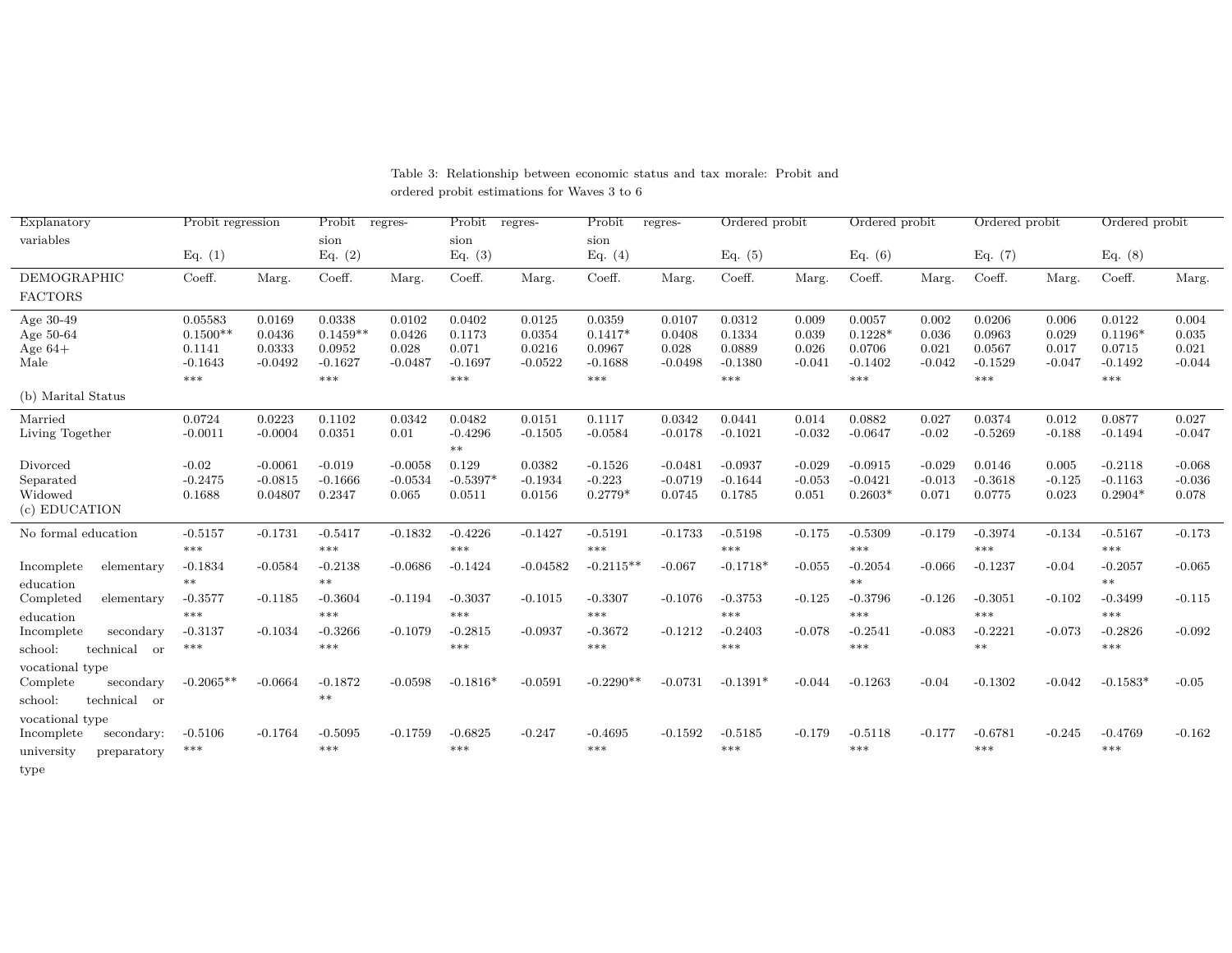| Complete<br>secondary:<br>university-preparatory                                      | $-0.2448$<br>***                     | $-0.0791$                        | $-0.2340$<br>$***$                        | $-0.0753$                       | $-0.2642$<br>***               | $-0.0876$                         | $-0.2199$<br>***                      | $-0.0697$                        | $-0.2413$<br>***                | $-0.078$                   | $-0.2346$<br>***                     | $-0.076$                      | $-0.2487$<br>***          | $-0.082$                  | $-0.2203$<br>***                     | $-0.07$                      |
|---------------------------------------------------------------------------------------|--------------------------------------|----------------------------------|-------------------------------------------|---------------------------------|--------------------------------|-----------------------------------|---------------------------------------|----------------------------------|---------------------------------|----------------------------|--------------------------------------|-------------------------------|---------------------------|---------------------------|--------------------------------------|------------------------------|
| type<br>Some university without                                                       | $-0.1258$                            | $-0.0397$                        | $-0.152$                                  | $-0.0482$                       | $-0.2912$                      | $-0.0981$                         | $-0.0662$                             | $-0.0202$                        | $-0.1734*$                      | $-0.055$                   | $-0.1977$                            | $-0.064$                      | $-0.3487$                 | $-0.119$                  | $-0.1062$                            | $-0.033$                     |
| degree<br>(d) EMPLOYMENT<br><b>STATUS</b>                                             |                                      |                                  |                                           |                                 | ***                            |                                   |                                       |                                  |                                 |                            | $**$                                 |                               | ***                       |                           |                                      |                              |
| Part time employee                                                                    | $-0.1551*$                           | $-0.0493$                        | $-0.1396*$                                | $-0.0441$                       | $-0.1144$                      | $-0.0367$                         | $-0.1448*$                            | $-0.0452$                        | $-0.1823**$                     | $-0.058$                   | $-0.1686$<br>$**$                    | $-0.054$                      | $-0.1297$                 | $-0.042$                  | $-0.1658$<br>$**$                    | $-0.052$                     |
| Self employed                                                                         | 0.1758<br>***                        | 0.0511                           | 0.1499<br>$***$                           | 0.0439                          | $0.1212*$                      | 0.036                             | $0.1775***$                           | 0.0508                           | $0.1980***$                     | 0.057                      | 0.1741<br>***                        | 0.051                         | $0.1516**$                | 0.045                     | 0.2013<br>***                        | 0.057                        |
| Retired/Pensioned<br>Homemaker<br>Student                                             | $-0.1048$<br>$-0.0701$<br>$0.2161**$ | $-0.0329$<br>$-0.0215$<br>0.0611 | $-0.1446$<br>$-0.0851$<br>0.2113<br>$***$ | $-0.046$<br>$-0.0262$<br>0.0598 | $-0.022$<br>$-0.0847$<br>0.122 | $-0.0067$<br>$-0.0266$<br>0.03634 | $-0.1053$<br>$-0.1248*$<br>$0.2161**$ | $-0.0326$<br>$-0.0382$<br>0.0601 | $-0.048$<br>0.0108<br>$0.1880*$ | $-0.015$<br>0.003<br>0.054 | $-0.0889$<br>$-0.0063$<br>$0.1787**$ | $-0.028$<br>$-0.002$<br>0.051 | 0.03<br>$-0.032$<br>0.151 | 0.009<br>$-0.01$<br>0.045 | $-0.0643$<br>$-0.0422$<br>$0.1859**$ | $-0.02$<br>$-0.013$<br>0.052 |
| Unemployed<br>Other<br>(e) ECONOMIC CLASS                                             | $-0.1415*$<br>0.0161                 | $-0.0447$<br>0.0049              | $-0.1446*$<br>0.0212                      | $-0.0456$<br>0.0064             | $-0.1412$<br>0.0605            | $-0.0457$<br>0.0187               | $-0.1598*$<br>$-0.0292$               | $-0.0501$<br>$-0.0088$           | $-0.1280*$<br>0.1013            | $-0.04$<br>0.03            | $-0.1401*$<br>0.1094                 | $-0.044$<br>0.032             | $-0.0933$<br>0.1336       | $-0.03$<br>0.04           | $-0.1494*$<br>0.06617                | $-0.047$<br>0.019            |
| Upper class                                                                           | $-0.6742$<br>***                     | $-0.2412$                        | $-0.6915$<br>$***$                        | $-0.2479$                       | $-0.6803$<br>***               | $-0.2466$                         | $-0.7728$<br>***                      | $-0.2781$                        | $-0.6141$<br>***                | $-0.218$                   | $-0.6393$<br>***                     | $-0.228$                      | $-0.6320$<br>***          | $-0.228$                  | $-0.7091$<br>***                     | $-0.253$                     |
| Upper middle class                                                                    | $-0.2267$<br>***                     | $-0.072$                         | $-0.0775$<br>***                          | $-0.068$                        | $-0.1754$<br>$**$              | $-0.0564$                         | $-0.2692$<br>***                      | $-0.0852$                        | $-0.2082$<br>***                | $-0.066$                   | $-0.1949$<br>***                     | $-0.062$                      | $-0.1423*$                | $-0.046$                  | $-0.2451$<br>***                     | $-0.077$                     |
| Lower middle class<br>Working class<br>(f) TRUST VARIABLES                            | $-0.0886$<br>$-0.0422$               | $-0.027$<br>$-0.0129$            | $-0.2148$<br>$-0.0494$                    | $-0.0236$<br>$-0.0151$          | $-0.0131$<br>$-0.0835$         | $-0.0041$<br>$-0.02634$           | $-0.0899$<br>$-0.0502$                | $-0.027$<br>$-0.0152$            | $-0.058$<br>0.0152              | $-0.018$<br>0.005          | $-0.049$<br>0.0001                   | $-0.015$<br>$\Omega$          | 0.0506<br>$-0.0083$       | 0.016<br>$-0.003$         | $-0.0615$<br>0.0093                  | $-0.019$<br>0.003            |
| Confidence in Govern-                                                                 | $0.0826***$                          | 0.025                            |                                           |                                 |                                |                                   |                                       |                                  | $0.0681***$                     | 0.021                      |                                      |                               |                           |                           |                                      |                              |
| ment<br>Confidence in Parliament<br>Confidence in                                     |                                      |                                  | $0.0826***$                               | 0.025                           | 0.0311                         | 0.0096                            |                                       |                                  |                                 |                            | $0.0669***$                          | 0.02                          | 0.0281                    | 0.009                     |                                      |                              |
| Legal system<br>Confidence in Civil ser-                                              |                                      |                                  |                                           |                                 |                                |                                   | $0.0947***$                           | 0.0283                           |                                 |                            |                                      |                               |                           |                           | $0.0774***$                          | 0.023                        |
| vices<br>No. of observations $(N)$<br>LR ChiSq. Test Prob.<br>McFadden's Pseudo $R^2$ | 7982<br>0.000<br>0.02                |                                  | 7633<br>0.000<br>0.02                     |                                 | 6616<br>0.000<br>0.02          |                                   | 7381<br>0.000<br>0.02                 |                                  | 7982<br>0.000<br>0.01           |                            | 7633<br>0.000<br>0.01                |                               | 6616<br>0.000<br>0.01     |                           | 7381<br>0.000<br>0.01                |                              |

Notes: The dependent variable i.e., Tax Morale is measured as value of 1 for high tax morale and 0 for all other responses for the probit regressions. It is on scale on 1 to 10 for the ordered probit estimations. The reference groups are Age 18 to 29, Female, Single, University with degree/Higher education, Full time employed, and Lower class. Significance levels: (\*)  $0.05 < p < 0.10$  (\*\*)  $0.01 < p < 0.05$  (\*\*\*)  $p < 0.01$ .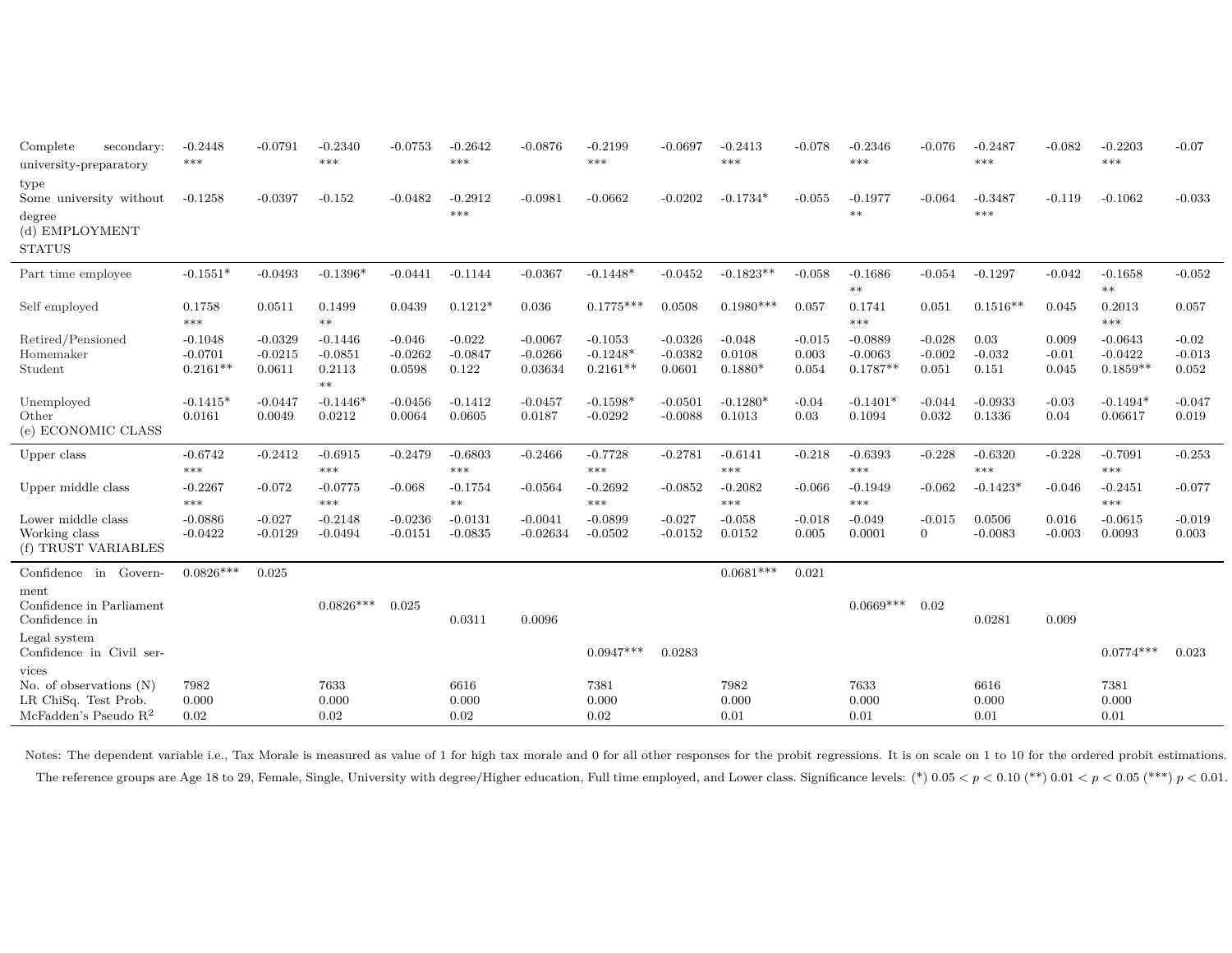there is a statistically significant positive relation between trust in the parliament and the trust in civil services with tax morale. As mentioned in chapter 3, [Supriyadi](#page-24-10)  $(2017)$  finds a similar correlation between tax morale and trust in the Indian parliament using the same data used in this study. Hence, hypotheses 2 and 4 are accepted. As explained in chapter 4.2.1, the perception about government, parliament, and civil services was expected to be closely associated with the attitude of the Indian citizens towards tax compliance. As a deviation from the existing literature, though there is a positive correlation between the trust in the legal system and tax morale, the relationship is not statistically significant. A possible explanation behind such finding is that not every respondent covered in the survey would have approached and experienced the judicial system of the country to settle legal disputes, including tax disputes. For example, as stated previously, only a minuscule percentage of taxpayers in India are audited by the tax departments. A much smaller proportion of taxpayers would have tax disputes with the tax department, and an even smaller percentage of these would have approached the judicial setup for their resolution. Further, the government has been taking several conscious steps to reduce the tax litigation in the judicial system, including increased monetary limits for filing appeals in the higher appellate authorities. Such policy initiatives too reduce the interface between the judiciary and the taxpayers. [Leonardo et al.](#page-23-17) [\(2016\)](#page-23-17) point out that citizens' degree of interaction and involvement with the legal system remains an issue of concern while studying the impact of trust in the legal system on tax morale, as all citizens may not have interacted with the judiciary.

Examining the correlation between the dependent variable and trust in government, parliament, judiciary, and civil services taken together in probit regressions, we find that only trust in civil services and tax morale are positively significantly correlated. The coefficients for trust in government, parliament, and judiciary are not statistically significant. [Koumpias](#page-23-12) [et al.](#page-23-12)  $(2021)$  report a similar finding when they estimate how trust in government, parliament, civil services, legal system, and police together affect tax morale. Similarly, no trust variable has statistical significance in the ordered probit model combining these four variables. Both results are not shown in the table. The interaction among our trust variables is the reason behind these results. However, there was no evidence of multicollinearity.

Among the other variables, we observe that Indian women are likely to have a more positive attitude towards tax compliance than Indian men, as evident in the empirical literature. The age group 50 to 64 has higher tax morale than the reference group of 18 to 29 as per the probit regressions. Further, higher levels of education are likely to result in improved tax morale. An educated person is expected to be more aware of the vital role of taxes in nation-building and the welfare of society. Such a person may also have sound knowledge of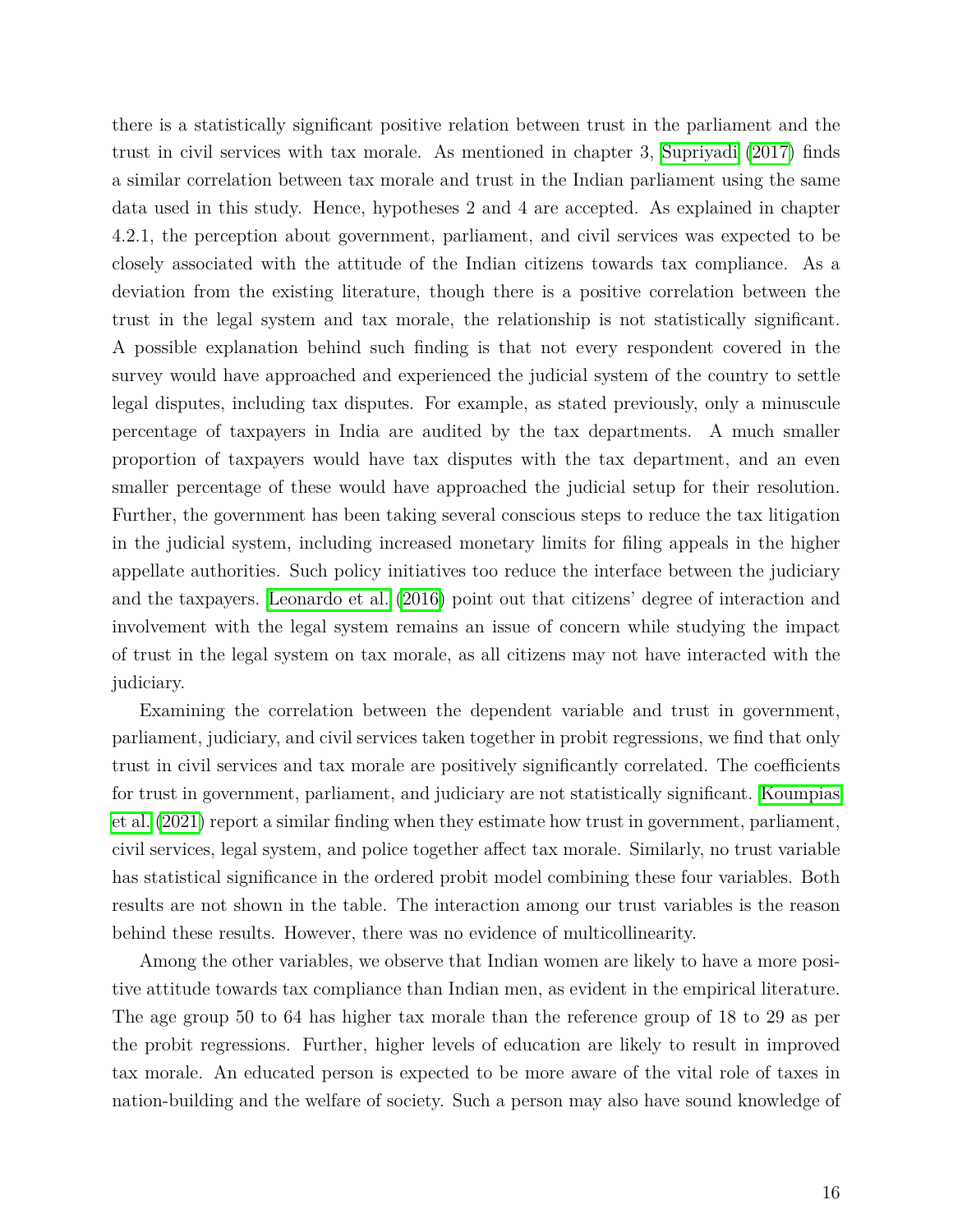the provisions of the tax statutes and the penal consequences for non-compliance.

Regarding the employment status, both the probit and the ordered probit estimations suggest that part-time employees have lower tax morale than full-time employed persons (reference group). This result confirms previous findings in India and other countries. However, contrary to the previous studies, the self-employed persons in India have better tax morale than the reference group. We propose a possible explanation for this finding. Withholding tax on the salary payments to the full-time employees in India is deducted by their employers and credited directly to the government account. The tax statute provides penal provisions if the employers fail to do so with the prescribed time limits. Thus, the chances of tax evasion by salaried persons are low. In contrast, the self-employed can under-report their income comparatively easily by suppressing business/professional receipts or inflating related expenses, or both. It is acknowledged that many self-employed individuals in India are still out of the tax net or do not pay correct taxes. For example, only 2200 professionals in India declared their annual income as more than USD 0.[13](#page-1-0) million.<sup>[3]</sup> Hence, the salary earning class may feel short-changed, that the distribution of the tax burden is unfair. As discussed in chapter 2.1, fairness of the tax burden is the second component of tax morale identified by Torgler. Accordingly, this class may justify evading taxes if such an opportunity is available.

Our finding of lower tax morale of the full-time employees than the self-employed class is significant for the Indian tax administration as it would not want any class of taxpayers to feel demotivated towards paying correct taxes. The compliance levels in any country cannot improve without the active participation of all categories of taxpayers in the taxation system. Further, out of the total income declared by the individual taxpayers in India, the salaried employees contribute about  $67\%$ <sup>[4]</sup>. The undermined tax morale may make them explore the tax evasion methods available to them—e.g., the claims of wrong deductions. Such an undesirable scenario will not only lower the existing tax revenues but also place an additional burden of auditing more salaried taxpayers on the tax authorities.

The estimations in Table 3 (waves 3 to 6) show that the upper and upper middle classes have significant coefficients with negative signs compared to the reference group of the lower class. The marginal effects for the upper class vary between 24.12% to 27.81%. These effects for the upper middle class are in the range of  $5.64\%$  to  $8.52\%$ . [Koumpias et al.](#page-23-12) [\(2021\)](#page-23-12) explain that although low-income individuals pay minimal taxes, they may be able to correlate the role of tax revenues to fund public services they may utilize. Further, low-income individuals

<sup>&</sup>lt;sup>13</sup>The Indian Prime Minister's speech in Times Now Summit (February 12, 2020). Available at https://www.pmindia.gov.in/en/news [updates/pms-speech-in-times-now-summit/](https://www.pmindia.gov.in/en/news_updates/pms-speech-in-times-now-summit/)

<sup>&</sup>lt;sup>14</sup>Direct Taxes Data (Financial Year 2017-18) released by the Central Board of Direct Taxes, India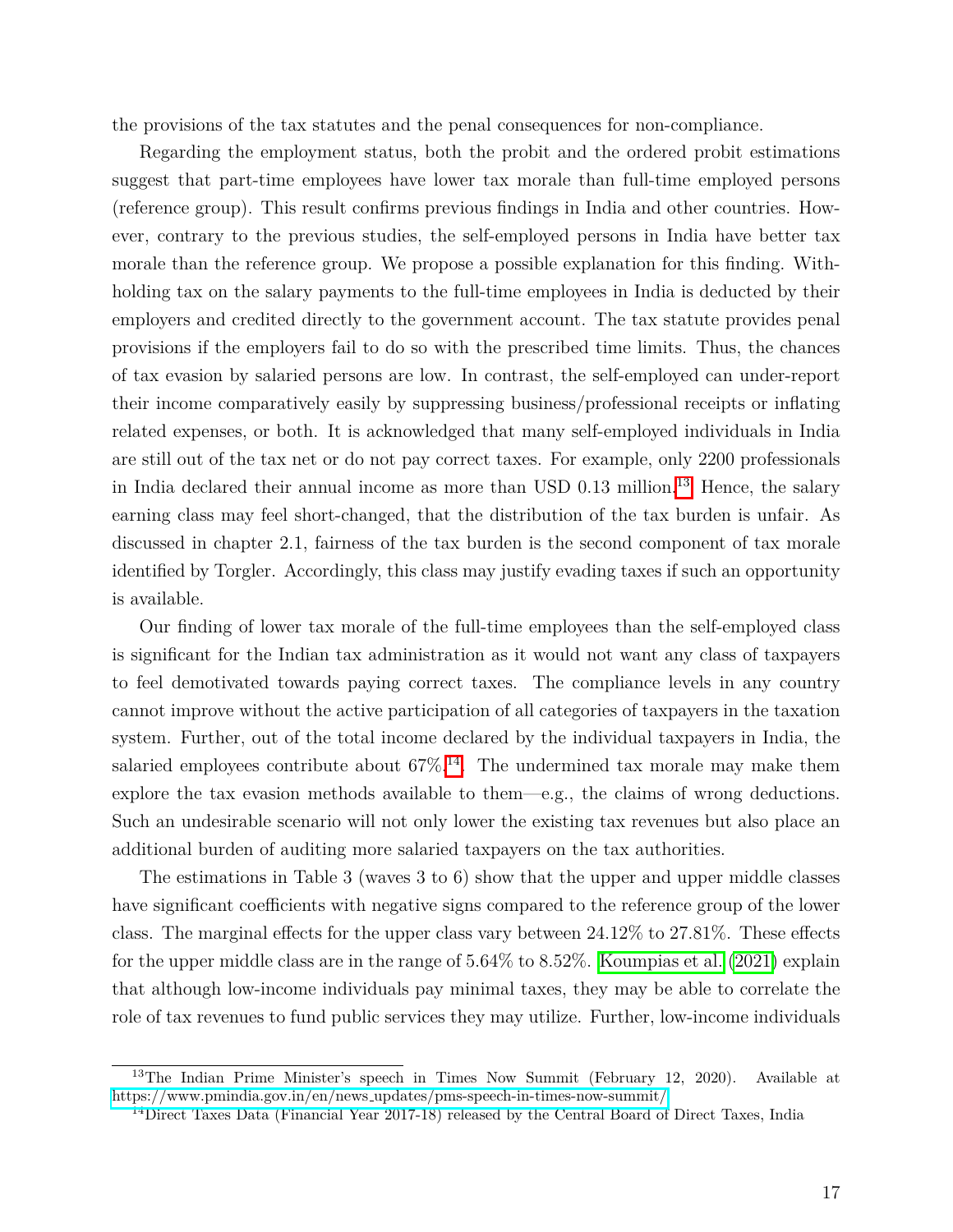are more risk-averse than higher and middle-income groups.

Finally, as the data used for our study was collected over time, regression analysis was conducted by including a year dummy too. Our main results remained robust in these regressions.

# **6 Concluding remarks**

This is the first study that presents recent estimates of the attitude of Indian citizens towards tax compliance. Most of the findings in the study validate the previous studies. The more the citizens trust the government and its two branches, the legislature and the executive, the more they are likely to have higher tax morale. The study also found a positive but statistically non-significant relation between tax morale and citizens' trust in the third branch, i.e., the judiciary. These findings highlight the impact of citizens' perception and experience of interaction with the government and its institutions on compliance decisions. Similarly, the estimates also suggest that increasing literacy levels can lead to more compliance. The lower tax morale of full-time/salaried employees compared to the self-employed persons assumes importance, keeping in mind the sizeable contribution of full-time employees in total income declared by the individual taxpayers in India. The tax agency may continue strengthening its deterrence and voluntary compliance-based measures to ensure equal enforcement across all categories of taxpayers.

The results of this paper are relevant for fiscal policy processes as no government can rely only on enforcement strategy to increase tax compliance. Overall, this study adds to our knowledge of the factors influencing citizens' willingness to fulfill their statutory obligations by paying correct taxes.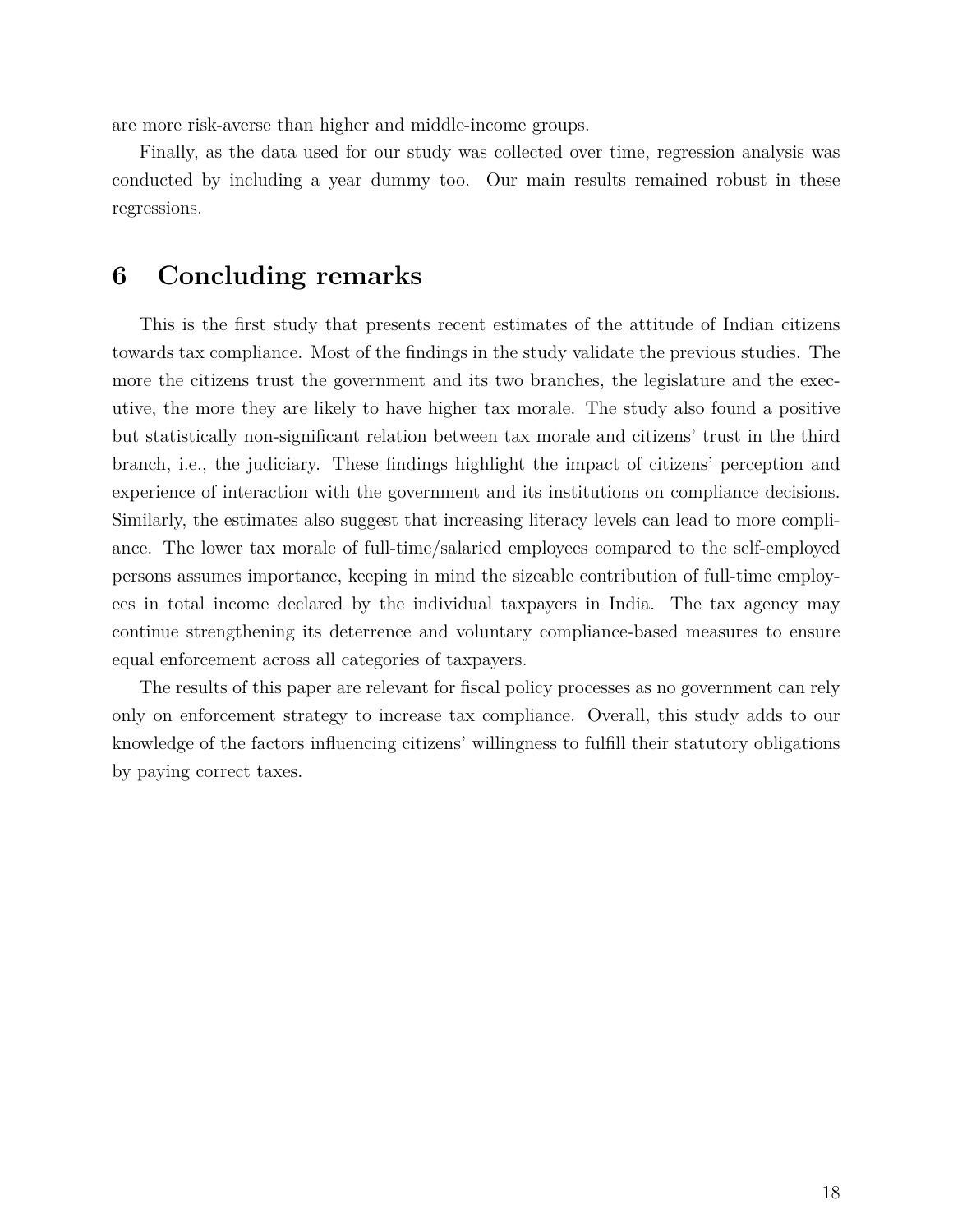# **Appendix A**

| Table 4: Derivation of variables |  |
|----------------------------------|--|
|----------------------------------|--|

| Variable                    | How it is measured in WVS survey questions                                                                                 |
|-----------------------------|----------------------------------------------------------------------------------------------------------------------------|
| TAX MORALE                  | Please tell me whether you think "Cheating on taxes if you                                                                 |
| (Dependent variable)        | have a chance" can always be justified, never be justified, or                                                             |
|                             | something in between.                                                                                                      |
|                             | Waves 6, 3 and 2- 1: Never justified 10: Always justified                                                                  |
|                             | Wave $5-1$ : Never justified $4, 6, 8, 10$ : Always justified                                                              |
|                             | Wave $4-1$ : Never justified, $2, 3, 5, 7, 9, 10$ : Always justified                                                       |
| Core Explanatory Variables  |                                                                                                                            |
| Trust in government         | Could you tell me how much confidence you have in govern-                                                                  |
|                             | ment: is it a great deal of confidence, quite a lot of confi-                                                              |
|                             | dence, not very much confidence, or none at all?                                                                           |
|                             | 1: a great deal of confidence 4: None at all                                                                               |
| Trust in parliament         | Could you tell me how much confidence you have in parlia-                                                                  |
|                             | ment: is it a great deal of confidence, quite a lot of confi-                                                              |
|                             | dence, not very much confidence, or none at all?                                                                           |
|                             | 1: a great deal of confidence 4: No confidence at all                                                                      |
| Trust in legal system       | Could you tell me how much confidence you have in legal<br>system: is it a great deal of confidence, quite a lot of confi- |
|                             | dence, not very much confidence, or none at all?                                                                           |
|                             | 1: a great deal of confidence 4: No confidence at all                                                                      |
|                             | (Not available in Wave 4)                                                                                                  |
| Trust in civil services     | Could you tell me how much confidence you have in civil                                                                    |
|                             | service: is it a great deal of confidence, quite a lot of confi-                                                           |
|                             | dence, not very much confidence, or none at all?                                                                           |
|                             | 1: a great deal of confidence 4: None at all                                                                               |
| Other Explanatory Variables |                                                                                                                            |
| Sex                         | Male/Female                                                                                                                |
| Age                         | The values for age have been converted into four age groups:                                                               |
|                             | 18-29, 30-49, 50-64 and $64+$                                                                                              |
| Marital status              | State your marital status.                                                                                                 |
|                             | 1. Married                                                                                                                 |
|                             | Living together as married                                                                                                 |
|                             | 3. Divorced                                                                                                                |
|                             | 4. Separated                                                                                                               |
|                             | 5. Widowed                                                                                                                 |
|                             | 6. Single/Never married                                                                                                    |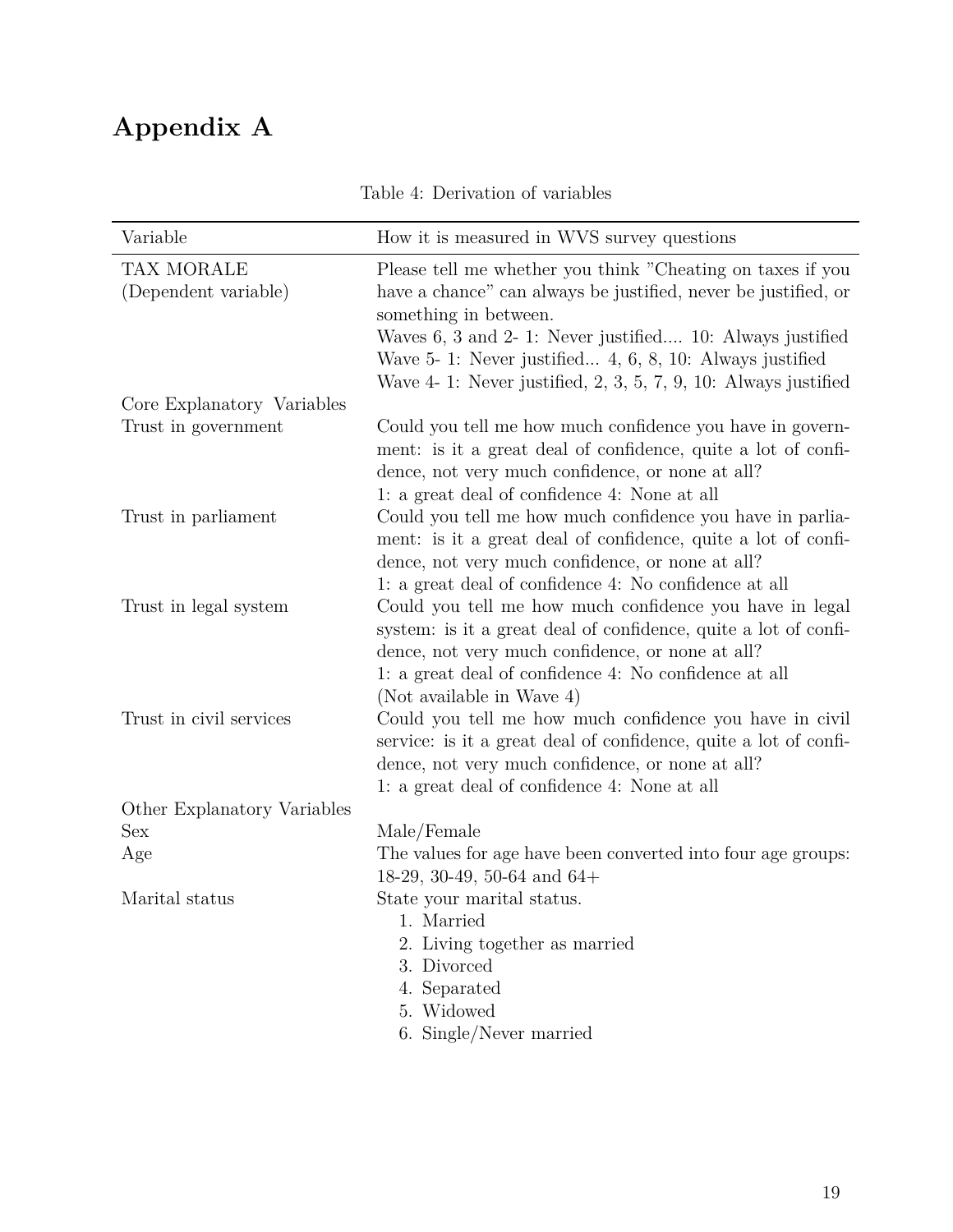| Economic Class    | People sometimes describe themselves as belonging to the<br>working class, the middle class, or the upper or lower class.<br>Would you describe yourself as belonging to the<br>1. Upper class<br>2. Upper middle class<br>3. Lower middle class<br>4. Working class<br>5. Lower class                                                                                                                                                                                                                           |
|-------------------|------------------------------------------------------------------------------------------------------------------------------------------------------------------------------------------------------------------------------------------------------------------------------------------------------------------------------------------------------------------------------------------------------------------------------------------------------------------------------------------------------------------|
| Employment status | Are you employed now or not? If yes, about how many hours<br>a week? (If more than one job: only for the main job)<br>1. Full time employee (30 hours a week or more)<br>2. Part time employee (Less than 30 hours a week)<br>3. Self employed<br>4. Retired/Pensioned<br>5. Housewife not otherwise employed<br>6. Student<br>7. Unemployed<br>8. Other                                                                                                                                                         |
| Education         | What is the highest educational level that you have at-<br>tained?<br>1. No formal education<br>2. Incomplete primary school<br>3. Complete primary school<br>4. Incomplete secondary school: technical or vocational<br>type<br>5. Complete secondary school: technical or vocational<br>type<br>6. Incomplete secondary: university-preparatory type<br>7. Complete secondary: university-preparatory type<br>8. Some university-level education, without degree<br>9. University-level education, with degree |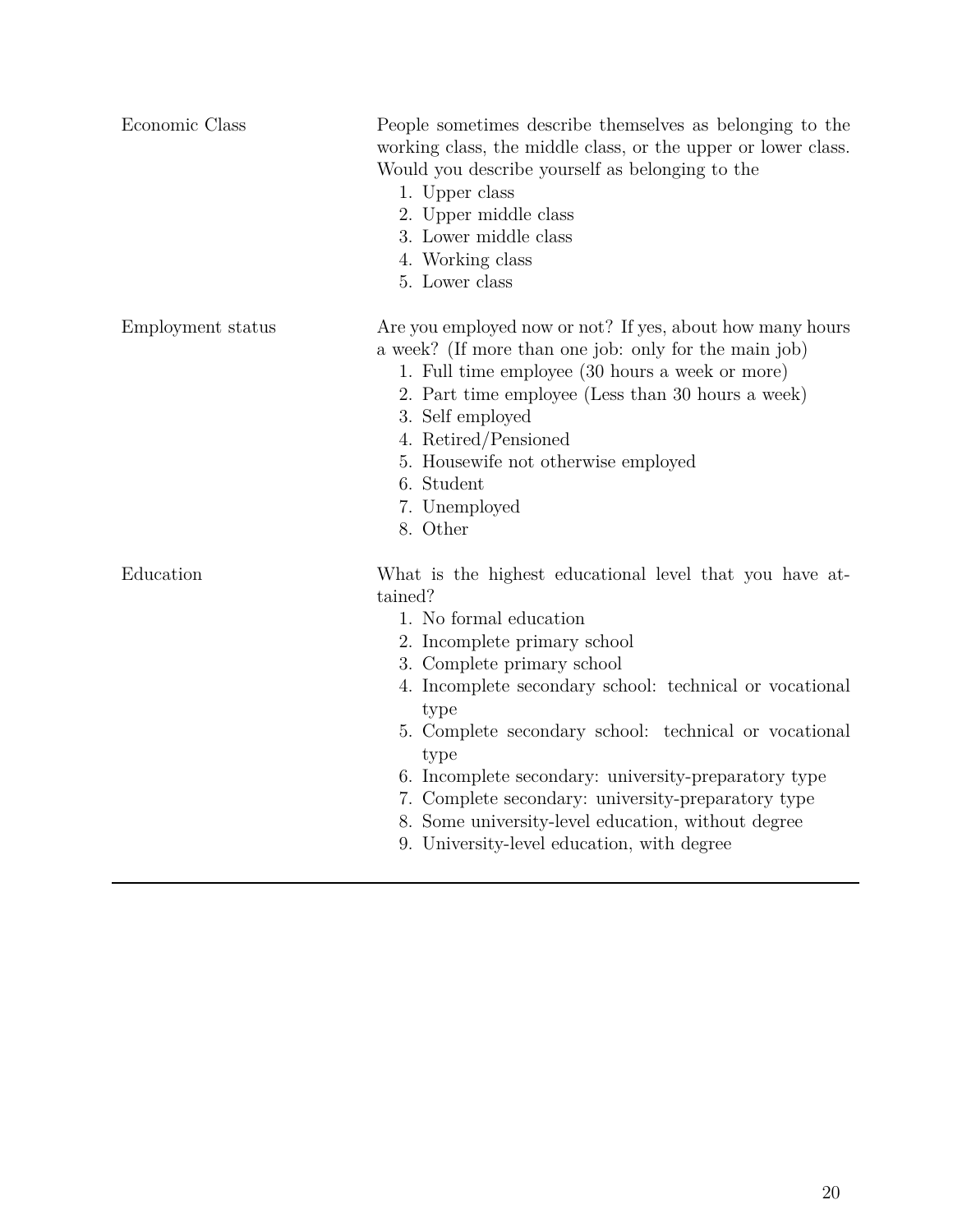# **Appendix B**



Figure 1: Tax morale responses for India (WVS waves 2 to 6)

How justified it is to cheat on taxes if you have a chance? Scale: 1 to 10, 10: cheating is never justified, 1: cheating is always justified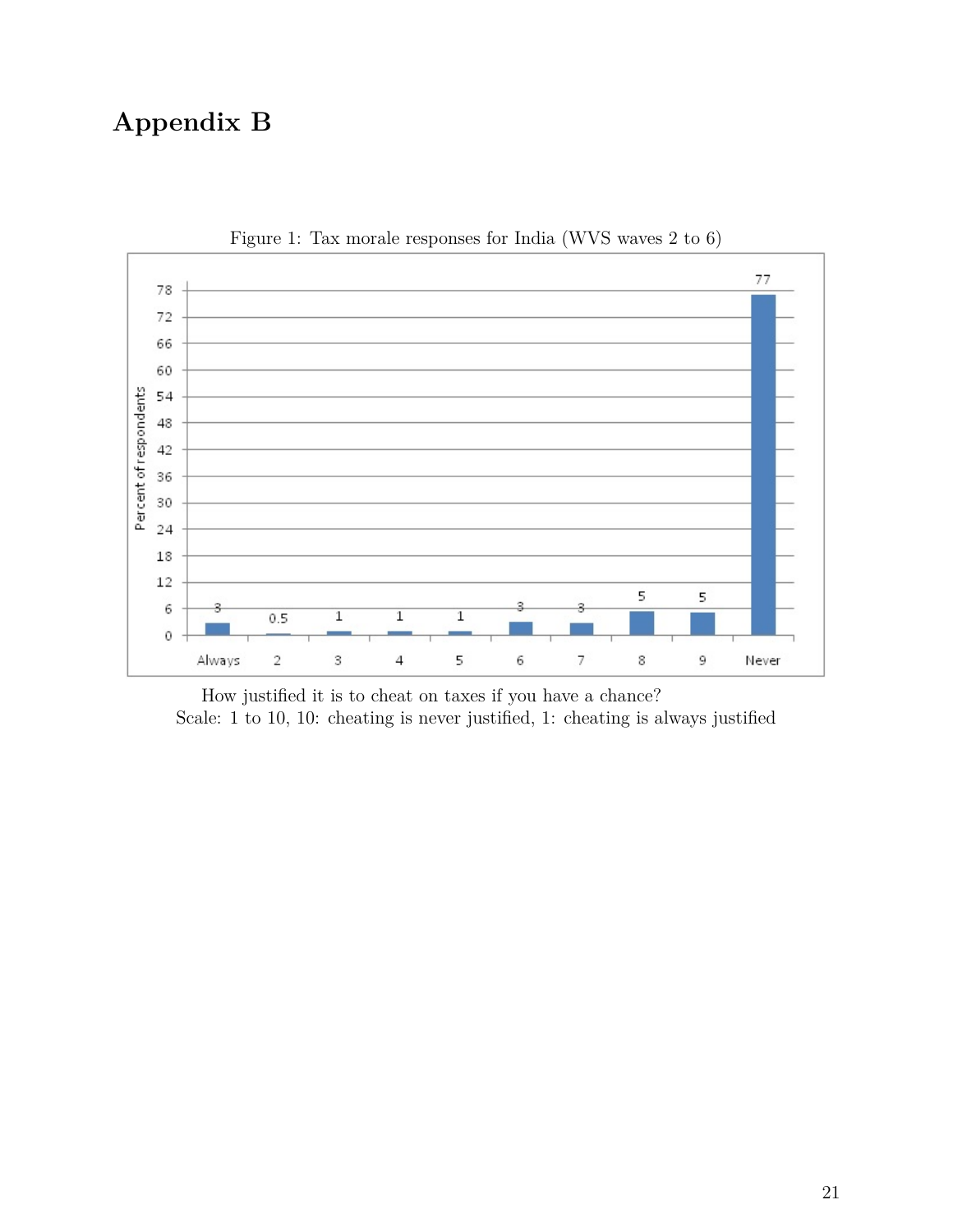| Table 5: Descriptive Statistics |       |                |                               |       |                |  |  |  |  |  |
|---------------------------------|-------|----------------|-------------------------------|-------|----------------|--|--|--|--|--|
| Total observations $(N)$        | 11691 | $\%$ of N      | Total observations (N)        | 11691 | $\%$ of N      |  |  |  |  |  |
| <b>Sex</b>                      |       |                | Education                     |       |                |  |  |  |  |  |
| Male                            | 6561  | 56             | No formal education           | 2087  | 18             |  |  |  |  |  |
| Female                          | 5130  | 44             | Incomplete primary school     | 1250  | 11             |  |  |  |  |  |
| Age group                       |       |                | Complete primary school       | 1288  | 11             |  |  |  |  |  |
| 16-29                           | 3376  | 29             | Incomplete secondary school:  | 798   | $\overline{7}$ |  |  |  |  |  |
|                                 |       |                | technical/vocational type     |       |                |  |  |  |  |  |
| 30-49                           | 5673  | 49             | Complete secondary school:    | 781   | $\,6\,$        |  |  |  |  |  |
|                                 |       |                | technical/vocational type     |       |                |  |  |  |  |  |
| 50-64                           | 1885  | 16             | Incomplete-secondary:         | 1168  | 10             |  |  |  |  |  |
|                                 |       |                | university-preparatory type   |       |                |  |  |  |  |  |
| $64+$                           | 757   | 6              | Complete-secondary:           | 1585  | 14             |  |  |  |  |  |
|                                 |       |                | university-preparatory type   |       |                |  |  |  |  |  |
| <b>Marital Status</b>           |       |                | Some university-level educa-  | 562   | $\overline{4}$ |  |  |  |  |  |
|                                 |       |                | tion, without degree          |       |                |  |  |  |  |  |
| Married                         | 9249  | 79             | University-level-education,   | 2172  | 19             |  |  |  |  |  |
|                                 |       |                | with degree                   |       |                |  |  |  |  |  |
| Living together as mar-         | 238   | $\overline{2}$ | Trust in Government           |       |                |  |  |  |  |  |
| ried                            |       |                |                               |       |                |  |  |  |  |  |
| Divorced                        | 41    | < 1            | Total observations (N)        | 10634 | $\%$ of N      |  |  |  |  |  |
| Separated                       | 41    | < 1            | 1: a great deal of confidence | 1865  | 18             |  |  |  |  |  |
| Widowed                         | 366   | 3              | $\sqrt{2}$                    | 3650  | 34             |  |  |  |  |  |
| Single/Never married            | 1756  | 15             | 3                             | 3510  | 33             |  |  |  |  |  |
| <b>Employment Status</b>        |       |                | 4: None at all                | 1609  | 15             |  |  |  |  |  |
| Full time employee (30)         | 2657  | 23             | Trust in parliament           |       |                |  |  |  |  |  |
| hours a week or more)           |       |                |                               |       |                |  |  |  |  |  |
| employee<br>time<br>Part        | 868   | $\,7$          | Total observations (N)        | 10208 | $\%$ of N      |  |  |  |  |  |
| (Less than 30 hours a           |       |                |                               |       |                |  |  |  |  |  |
| week)                           |       |                |                               |       |                |  |  |  |  |  |
| Self employed                   | 2108  | 18             | 1: a great deal of confidence | 2220  | 22             |  |  |  |  |  |
| Retired/Pensioned               | 333   | 3              | $\overline{2}$                | 4109  | 40             |  |  |  |  |  |
| Housewife not<br>other-         | 2895  | $25\,$         | 3                             | 2603  | $26\,$         |  |  |  |  |  |
| wise employed                   |       |                |                               |       |                |  |  |  |  |  |
| Student                         | 1149  | 10             | 4: None at all                | 1276  | 12             |  |  |  |  |  |
| Unemployed                      | 961   | 8              | Trust in legal system         |       |                |  |  |  |  |  |
| Other                           | 720   | $\,6$          | Total observations (N)        | 9220  | $\%$ of N      |  |  |  |  |  |
| Economic class                  |       |                | 1: a great deal of confidence | 2690  | $29\,$         |  |  |  |  |  |
| Total observations (N)          | 8952  | $\%$ of N      | $\overline{2}$                | 3562  | 39             |  |  |  |  |  |
| Upper class                     | 386   | $\overline{4}$ | 3                             | 2097  | 23             |  |  |  |  |  |
| Upper middle class              | 1679  | 19             | 4: None at all                | 871   | 9              |  |  |  |  |  |
| Lower middle class              | 3416  | $38\,$         | Trust in civil services       |       |                |  |  |  |  |  |
| Working class                   | 2055  | 23             | Total observations (N)        | 9911  | $\%$ of N      |  |  |  |  |  |
| Lower class                     | 1416  | 16             | 1: a great deal of confidence | 2177  | 22             |  |  |  |  |  |
|                                 |       |                | $\boldsymbol{2}$              | 4064  | 41             |  |  |  |  |  |
|                                 |       |                | 3                             | 2549  | 26             |  |  |  |  |  |
|                                 |       |                | 4: None at all                | 1121  | 11<br>22       |  |  |  |  |  |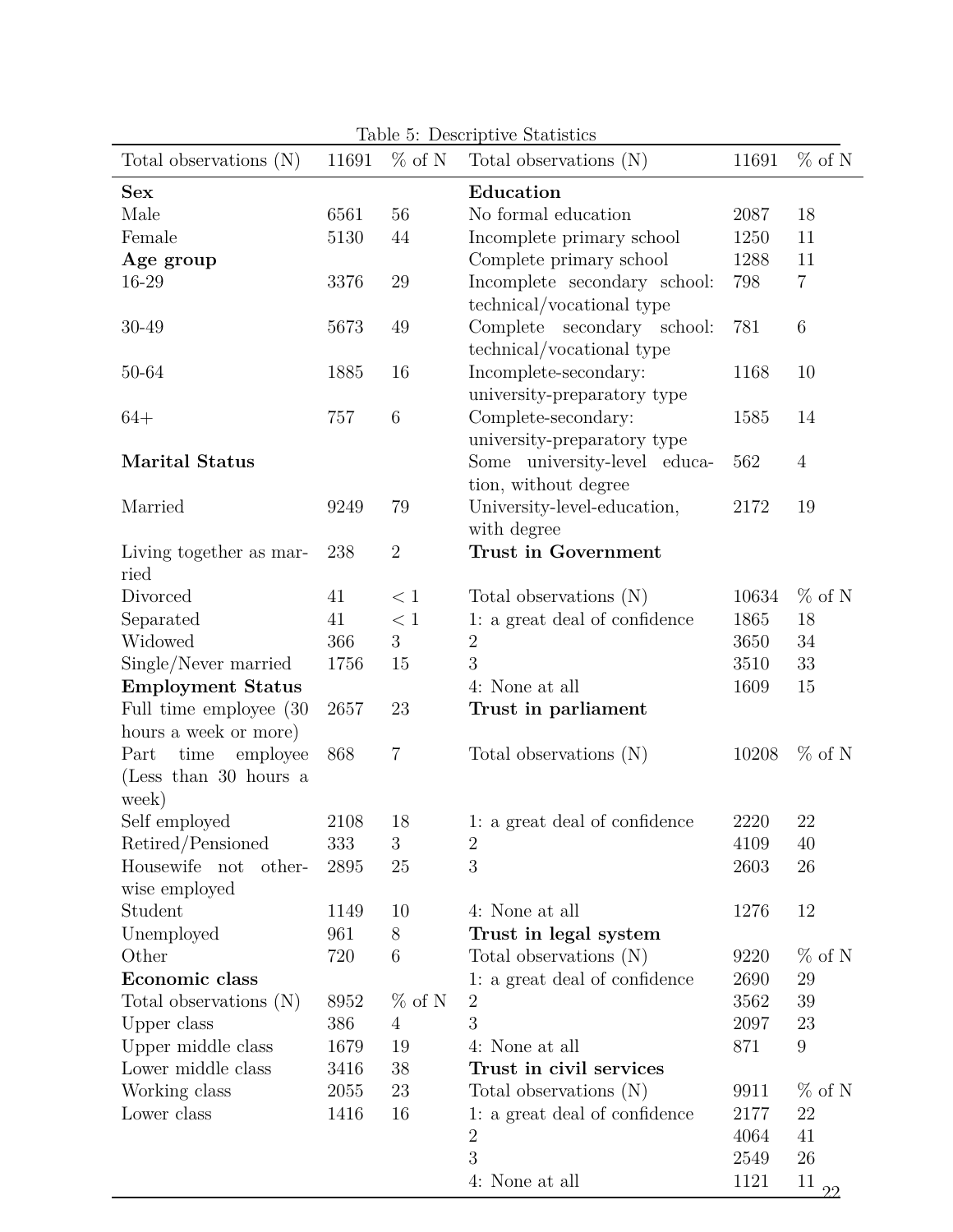# **References**

- <span id="page-23-0"></span>Allingham, M. G. & Sandmo, A. (1972). Income tax evasion: a theoretical analysis. *Journal of Public Economics*, *1* (3), 323–338.
- <span id="page-23-2"></span>Alm, J., McClelland, G. H., & Schulze, W. D. (1992). Why do people pay taxes? *Journal of public Economics*, *48* (1), 21–38.
- <span id="page-23-7"></span>Alm, J. & Torgler, B. (2004). Estimating the determinants of tax morale. In *Proceedings. Annual conference on taxation and Minutes of the annual meeting of the National Tax Association*, volume 97, (pp. 269–274). JSTOR.
- <span id="page-23-1"></span>Becker, G. S. (1968). *Crime and Punishment: an Economic Approach*, (pp. 13–68). London: Palgrave Macmillan UK.
- <span id="page-23-8"></span>Cummings, R., Martinez-Vazquez, J., Mckee, M., & Torgler, B. (2009). Tax morale affects tax compliance: Evidence from surveys and an artefactual field experiment. *Journal of Economic Behavior Organization*, *70*, 447–457.
- <span id="page-23-4"></span>Cyan, M., Koumpias, A., & Martinez-Vazquez, J. (2016). The determinants of tax morale in pakistan. *Journal of Asian Economics*, *47*, 23–34.
- <span id="page-23-15"></span>Daude, C., Gutierrez, H., Melguizo, A., et al. (2013). What drives tax morale? a focus on emerging economies. *Review of Public Economics*, *207* (4), 9–40.
- <span id="page-23-16"></span>Dörrenberg, P. & Peichl, A.  $(2017)$ . Tax morale and the role of social norms and reciprocity: Evidence from a randomized survey experiment, SSRN Electronic Journal. 10.2139/ssrn.3065963.
- <span id="page-23-11"></span>Haerpfer, C., Inglehart, R., Moreno, A., Welzel, C., et al. (2020). World walues surveys: Time series 1981-2020. *Madrid: JD Systems Archive. release version*, *11*, 2020.
- <span id="page-23-6"></span>Halla, M. (2011). *The Link between the Intrinsic Motivation to Comply and Compliance Behaviour: A Critical Appraisal of Existing Evidence*. Cheltenham, UK: Edward Elgar Publishing.
- <span id="page-23-9"></span>Halla, M. (2012). Tax morale and compliance behavior: First evidence on a causal link. *The B.E. Journal of Economic Analysis Policy*, *12* (1).
- <span id="page-23-5"></span>Horodnic, I. A. (2018). Tax morale and institutional theory: a systematic review. *International Journal of Sociology and Social Policy*.
- <span id="page-23-10"></span>Kemme, D. M., Parikh, B., & Steigner, T. (2020). Tax Morale and International Tax Evasion. *Journal of World Business*, *55* (3).
- <span id="page-23-14"></span>Khatri, R. (2019). Role of the judiciary in indian tax policy-an evaluation of the efficiency of judicial outcomes. *NUJS L. Rev.*, *12*, 145.
- <span id="page-23-3"></span>Kirchler, E. (2007). *The economic psychology of tax behaviour, 87-99*. Cambridge University Press.
- <span id="page-23-12"></span>Koumpias, A. M., Leonardo, G., & Martinez-Vazquez, J. (2021). Trust in government institutions and tax morale. *FinanzArchiv*, *77* (2), 117–140. Articles.
- <span id="page-23-17"></span>Leonardo, G., Martinez-Vazquez, J., et al. (2016). Politicians, bureaucrats, and tax morale: What shapes tax compliance attitudes. *International Studies Program Working Paper*,  $(16-08)$ .
- <span id="page-23-13"></span>Luttmer, E. F. P. & Singhal, M. (2014). Tax morale. *Journal of Economic Perspectives*,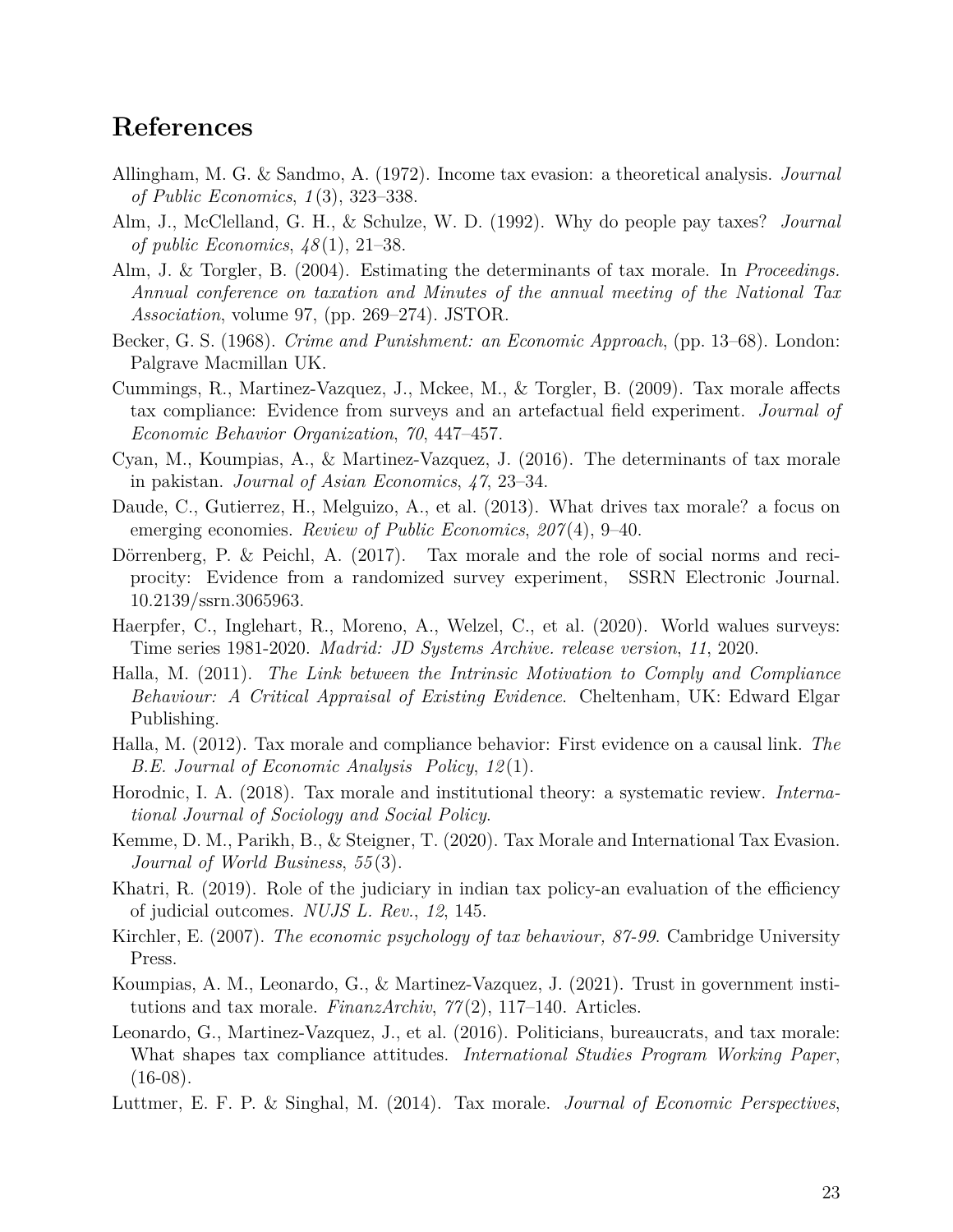*28* (4), 149–68.

- <span id="page-24-8"></span>Martinez-Vazquez, J. & Torgler, B. (2009). The evolution of tax morale in modern spain. *Journal of Economic Issues*, *XLIII*, 1–28.
- <span id="page-24-14"></span>Murphy, K. & Tyler, T. (2008). Procedural justice and compliance behaviour: The mediating role of emotions. *European journal of social psychology*, *38* (4), 652–668.
- <span id="page-24-1"></span>OECD (2013). What Drives Tax Morale? OECD Publishing.
- <span id="page-24-19"></span>OECD (2019). *Tax Morale: What Drives People and Businesses to Pay Tax?, OECD Publishing*.
- <span id="page-24-12"></span>Pascual-Ezama, D., Fosgaard, T. R., Cardenas, J. C., Kujal, P., Veszteg, R., de Liaño, B. G.-G., Gunia, B., Weichselbaumer, D., Hilken, K., Antinyan, A., et al. (2015). Contextdependent cheating: Experimental evidence from 16 countries. *Journal of Economic Behavior & Organization*, *116*, 379–386.
- <span id="page-24-13"></span>Singh, R. R. (2016). *Challenges of Indian Tax Administration, 367-377, Lexis Nexis,* .
- <span id="page-24-3"></span>Slemrod, J. (2019). Tax compliance and enforcement. *Journal of Economic Literature*, *57*, 904–954.
- <span id="page-24-5"></span>Srinivasan, T. (1973). Tax evasion: A model. *Journal of Public Economics*, *2* (4), 339–346.
- <span id="page-24-0"></span>STJ (2021). The State of Tax Justice 2021 report co-published by Public Services International and Global Alliance for Tax Justice.
- <span id="page-24-10"></span>Supriyadi, M. W. (2017). *Beyond deterrence: An empirical and experimental analysis of tax compliance behaviour in Indonesia*. PhD thesis, Queensland University of Technology.
- <span id="page-24-11"></span>Tagat, A. (2019). The taxman cometh: Behavioural approaches to improving tax compliance in india. *Journal of Behavioral Economics for Policy*, *3* (1), 12–22.
- <span id="page-24-17"></span>Tandon, S. & Rao, R. K. (2017). Tax compliance in india: An experimental approach, NIPFP Working Paper No. 207.
- <span id="page-24-16"></span>Tengs, E. (2020). Taxation as a social contract: Public goods and collective action in subsaharan africa, qog working paper series number 2020:10.
- <span id="page-24-15"></span>Timmons, J. F. (2005). The fiscal contract: States, taxes, and public services. *World Politics*, *57* (4), 530–567.
- <span id="page-24-9"></span>Torgler, B. (2003). Tax morale: Theory and empirical analysis of tax compliance, Doctoral dissertation, University of Basel.
- <span id="page-24-2"></span>Torgler, B. (2004). Tax morale in asian countries. *Journal of Asian Economics*, *15*, 237–266.
- <span id="page-24-6"></span>Torgler, B. (2007). *Tax Compliance and Tax Morale*. Number 4096 in Books. Edward Elgar Publishing.
- <span id="page-24-7"></span>Torgler, B. & Schaltegger, C. (2005). Tax morale and fiscal policy, CREMA Working Paper Series 2005-30, Center for Research in Economics, Management and the Arts (CREMA).
- <span id="page-24-20"></span>Torgler, B. & Schneider, F. (2007). What shapes attitudes toward paying taxes? evidence from multicultural european countries. *Social Science Quarterly*, *88* (2), 443–470.
- <span id="page-24-18"></span>Williams, C. C. & Krasniqi, B. (2017). Evaluating the individual-and country-level variations in tax morale: evidence from 35 eurasian countries. *Journal of Economic Studies*.
- <span id="page-24-4"></span>Yitzhaki, S. (1974). Income tax evasion: A theoretical analysis. *Journal of Public Economics*, *3* (2), 201–202.